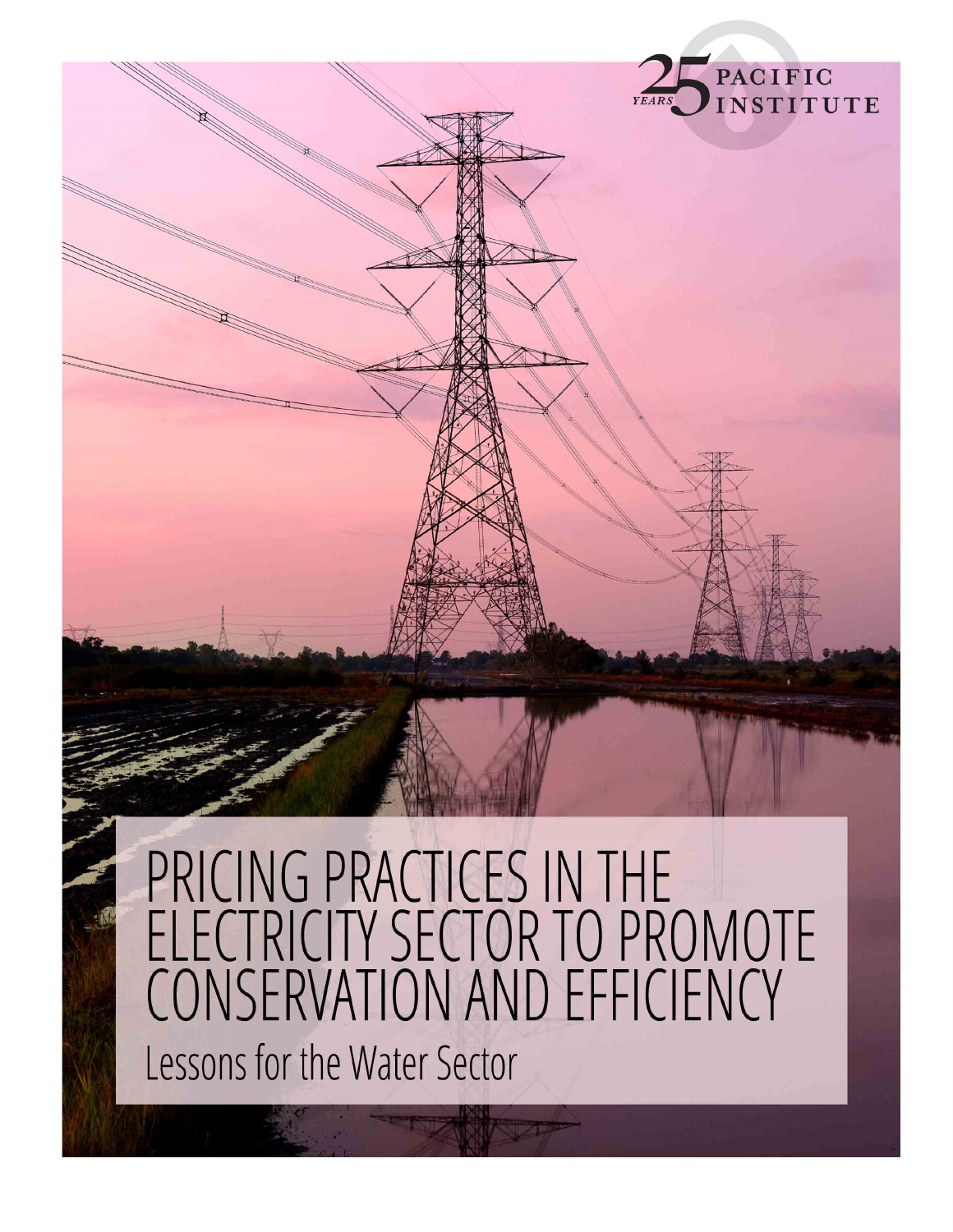## Pricing Practices in the Electricity Sector to Promote Conservation and Efficiency Lessons for the Water Sector

#### September 2013

### Authors: Kristina Donnelly, Juliet Christian-Smith, and Heather Cooley

The full report is available online at [www.pacinst.org/publication/water-rates-pricing-practices](http://www.pacinst.org/publication/water-rates-pricing-practices)

©Copyright 2013, All Rights Reserved ISBN: 1893790517 ISBN-13: 978-1-893790-51-3

Designers: Nancy Ross and Paula Luu Cover photo: © [dangdumrong, iStock.com](http://www.istockphoto.com/user_view.php?id=3626039)

Pacific Institute 654 13th Street, Preservation Park Oakland, California 94612 [www.pacinst.org](http://www.pacinst.org/) Phone: 510.251.1600 Facsimile: 510.251.2206

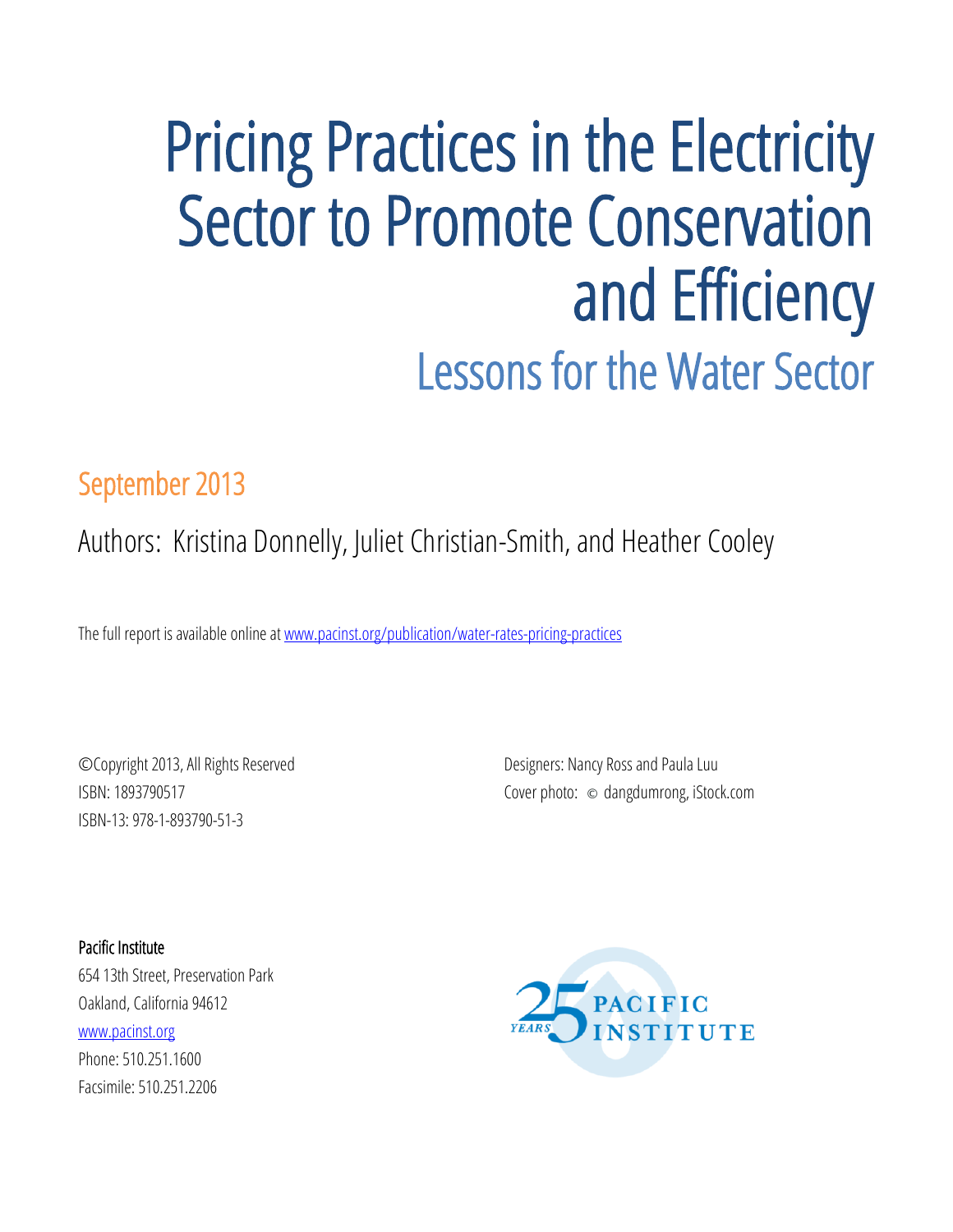#### About the **Pacific Institute**

The Pacific Institute is one of the world's leading nonprofit research and policy organizations working to create a healthier planet and sustainable communities. Based in Oakland, California, we conduct interdisciplinary research and partner with stakeholders to produce solutions that advance environmental protection, economic development, and social equity – in California, nationally, and internationally. We work to change policy and find real-world solutions to problems like water shortages, habitat destruction, climate change, and environmental injustice.

Since our founding in 1987, the Pacific Institute has become a locus for independent, innovative thinking that cuts across traditional areas of study, helping us make connections and bring opposing groups together. The result is effective, actionable solutions addressing issues in the fields of freshwater resources, climate change, environmental justice, and globalization. More information about the Institute and our staff, directors, funders, and programs can be found at www.pacinst.org.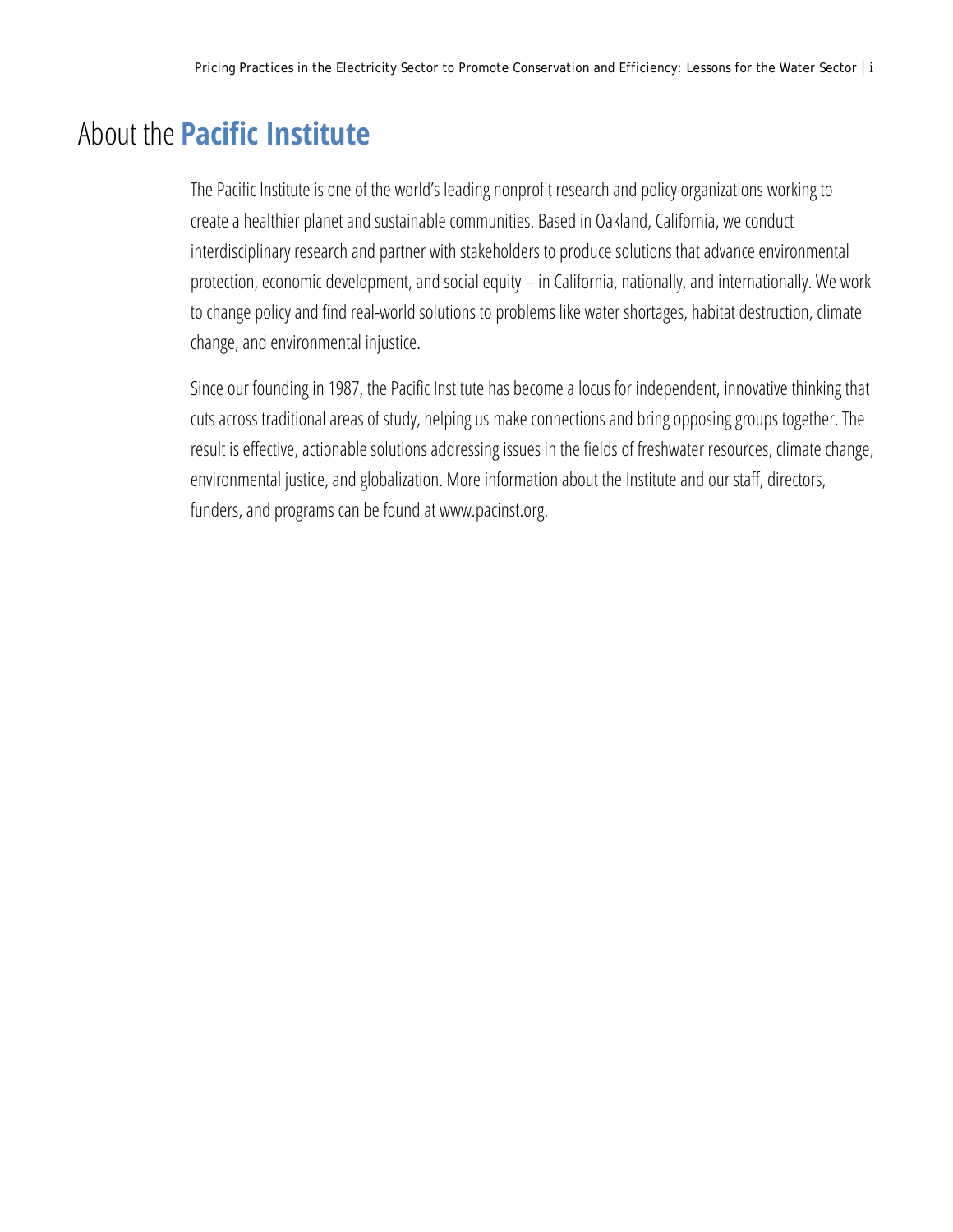#### About the **Authors**

#### Kristina Donnelly

Kristina Donnelly is a research associate with the Pacific Institute's Water Program. Ms. Donnelly received a B.S. in Mathematics from American University and an M.S. in Natural Resources and Environment from the University of Michigan. She was the 2008/09 Sea Grant Fellow with the Great Lakes Commission in Michigan. Before joining the Institute, she worked for the Center for Transboundary Water Management at the Arava Institute for Environmental Studies in southern Israel, conducting transboundary water research and facilitating educational opportunities between Israelis, Jordanians, Palestinians, and other nationalities.

#### Dr. Juliet Christian-Smith

Dr. Juliet Christian-Smith is a senior research associate with the Pacific Institute's Water Program and the lead author of several Institute reports and the book: *A Twenty-First Century U.S. Water Policy* (Oxford Press, 2012). Her interests include sustainable water management, comparative analyses of water governance structures, and climate change adaptation and mitigation.She is currently on the Editorial Board of *Sustainability Science* and is a Steering Committee Member of the California Roundtable on Water and Food Supply. Dr. Christian-Smith holds a Ph.D. in Environmental Science, Policy and Management from the University of California at Berkeley and a B.A. in Biology from Smith College.

#### Heather Cooley

Heather Cooley is the co-director of the Pacific Institute's Water Program. Her research addresses the connections between water and energy, sustainable water use and management, and the impacts of climate change on water resources. Ms. Cooley is a recipient of the Environmental Protection Agency's Award for Outstanding Achievement and serves on the Board of Directors of the California Urban Water Conservation Council. She also serves on the California Commercial, Industrial, and Institutional Task Force and the Urban Stakeholder Committee. Ms. Cooley received a B.S. in Molecular Environmental Biology and an M.S. in Energy and Resources from the University of California at Berkeley.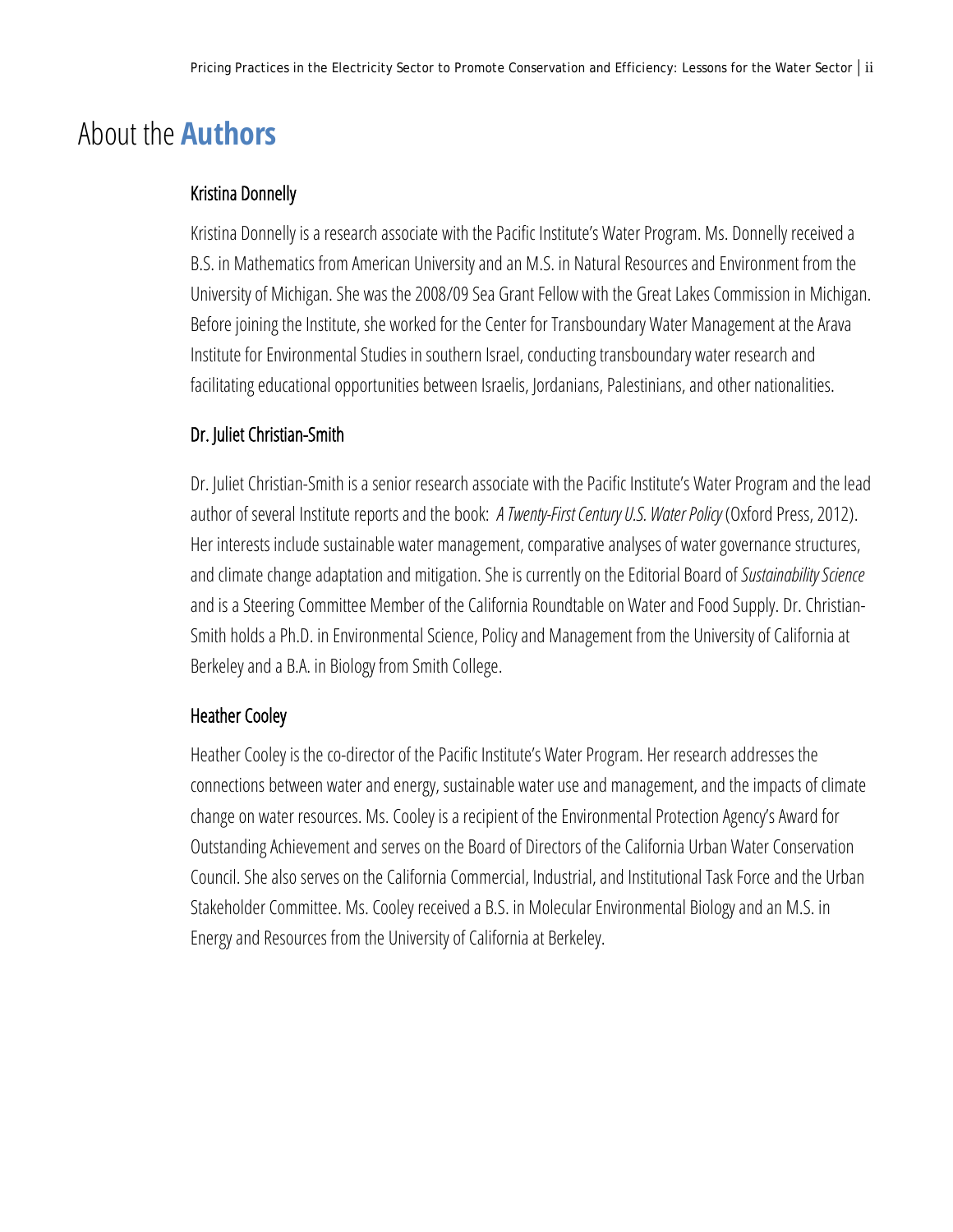#### About this **Series**

In 2012, the Pacific Institute launched a major initiative and series of reports on key issues related to water pricing practices and policies in California.<sup>[1](#page-4-0)</sup> The first paper in this series, *An Overview of the "New Normal" and [Water Rate Basics,](http://www.pacinst.org/publication/water-rates-series/)* examines how many water utilities are facing higher water costs and lower water demands. The second paper, *[Assessing Water Affordability: A Pilot Study in Two Regions of California,](http://www.pacinst.org/wp-content/uploads/2013/08/assessing-water-affordability.pdf)* was developed in partnership with Community Water Center and Fresno State University and evaluates the affordability of water in the Sacramento metropolitan area and the Tulare Lake Basin. This paper, the third in the series, explores how California energy utilities have been able to balance a commitment to energy conservation and efficiency with fiscal solvency over the last several decades.

<span id="page-4-0"></span> $1$  All reports and related materials are available on the Pacific Institute website at  $www.pacinst.org$ .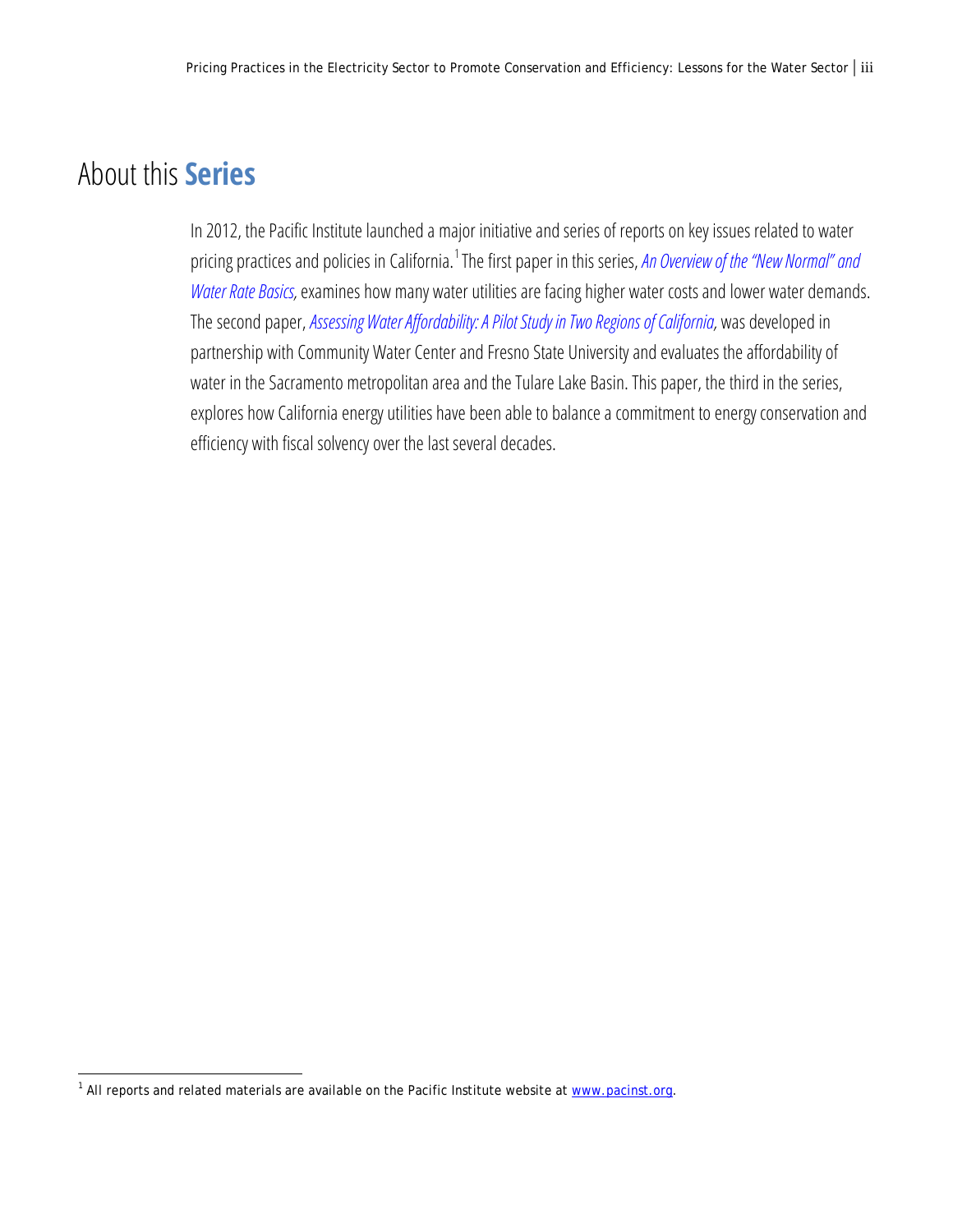#### Table of **Contents**

| Introduction                                              | 1              |
|-----------------------------------------------------------|----------------|
| California's Regulatory and Rate-Setting Processes        | 3              |
| <b>Electric Utilities</b>                                 | 3              |
| <b>Investor-Owned Utilities</b>                           | $\overline{4}$ |
| <b>Publicly-Owned Utilities</b>                           | 5              |
| <b>Water Utilities</b>                                    | $\overline{6}$ |
| Pricing Mechanisms to Promote Conservation and Efficiency | $\overline{1}$ |
| <b>Marginal Pricing</b>                                   | 7              |
| <b>Tiered Pricing</b>                                     | 8              |
| <b>Time-Variant Pricing</b>                               | 9              |
| <b>Demand Response Contracts</b>                          | 10             |
| Decoupling                                                | 12             |
| Lost Revenue Adjustment Mechanisms                        | 13             |
| <b>Rate Stabilization Funds</b>                           | 14             |
| Straight Fixed-Variable (SFV) Pricing                     | 15             |
| Conclusions                                               | 16             |
| References                                                | 17             |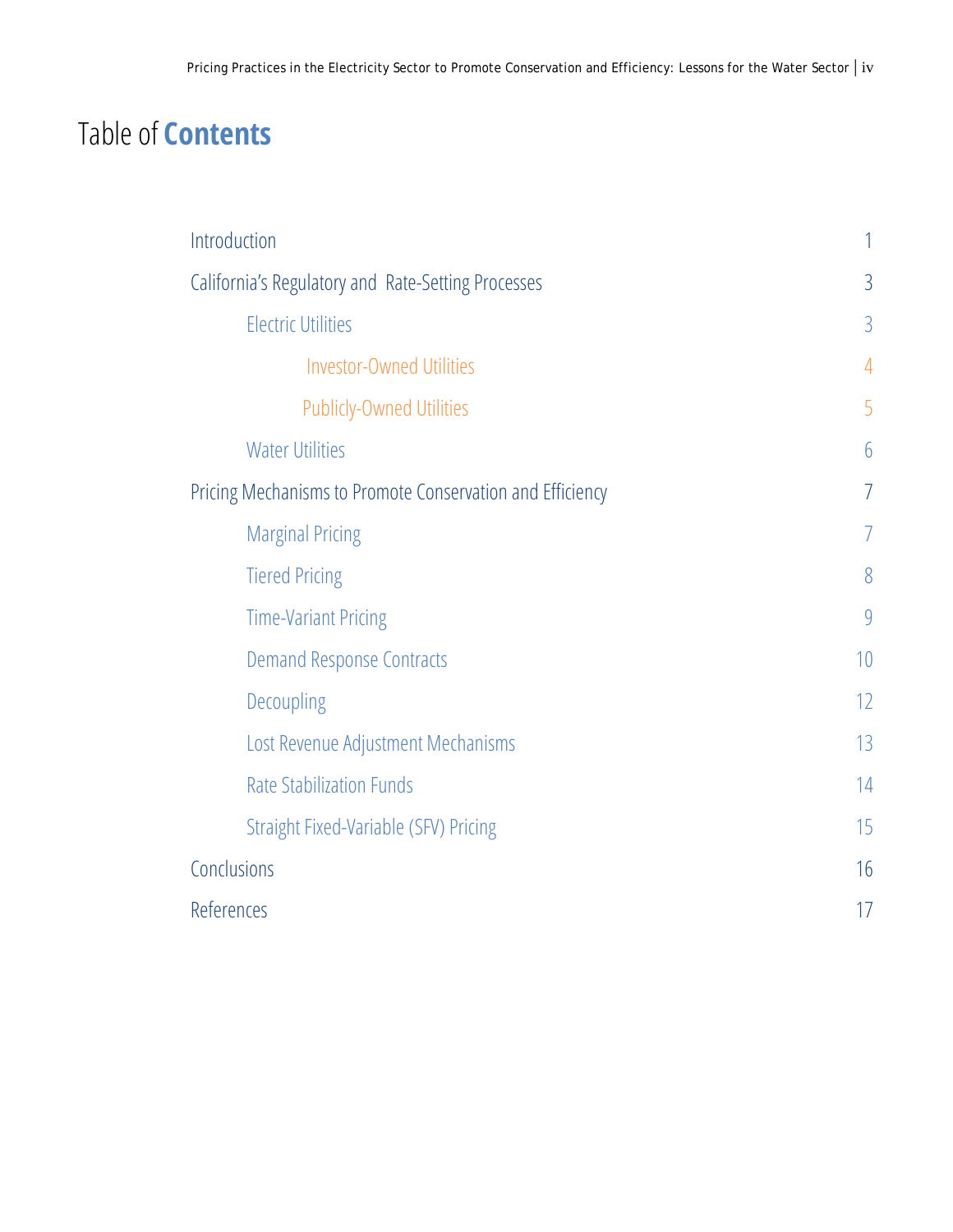#### **Acronyms**

| <b>CEC</b>  | California Energy Commission              |
|-------------|-------------------------------------------|
| <b>CPP</b>  | <b>Critical Peak Pricing</b>              |
| <b>CPUC</b> | California Public Utilities Commission    |
| EAP         | <b>Energy Action Plan</b>                 |
| ERAM        | Electric Revenue Adjustment Mechanism     |
| ERRA        | <b>Energy Resource Recovery Account</b>   |
| GRC         | General Rate Case                         |
| <b>IOU</b>  | Investor Owned Utility                    |
| LADWP       | Los Angeles Department of Water and Power |
| <b>LRAM</b> | Lost Revenue Adjustment Mechanism         |
| <b>MCBA</b> | Modified Cost Balancing Account           |
| OPA         | Office of Public Accountability           |
| PG&E        | Pacific Gas and Electric Company          |
| POU         | Publicly Owned Utility                    |
| SCE         | Southern California Edison                |
| SDG&E       | San Diego Gas and Electric Company        |
| <b>SFV</b>  | Straight fixed-variable                   |
| SMUD        | Sacramento Municipal Utility District     |
| <b>TOU</b>  | Time of Use                               |
| <b>WRAM</b> | Water Revenue Adjustment Mechanism        |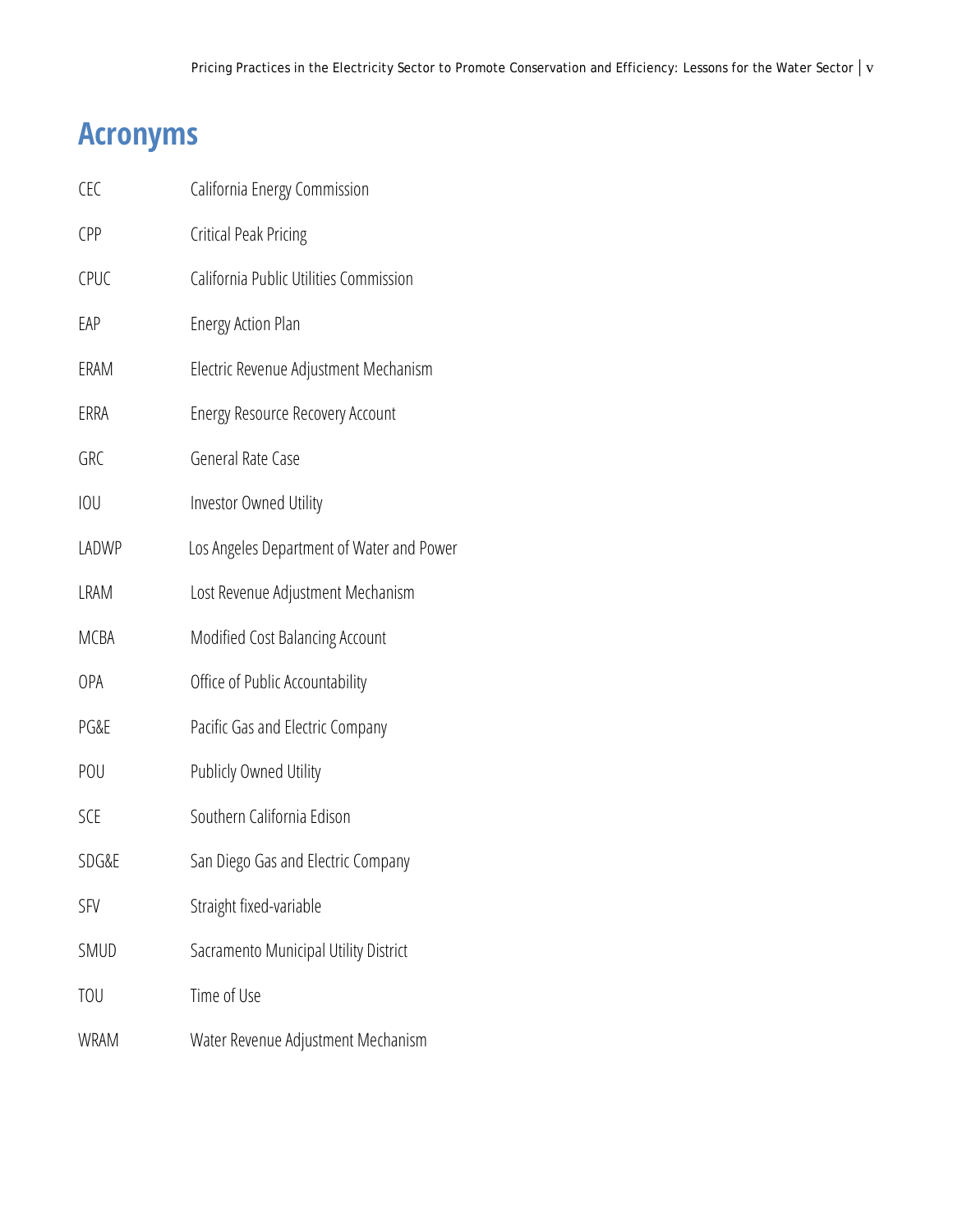# <span id="page-7-0"></span>**1** Introduction

Per capita water demand in California has been stagnant or decreasing for the past several decades (Gleick 2000). Because water utilities are dependent on the sale of water to recoup costs, reduced sales can result in deficits (Donnelly and Christian-Smith 2013). Other public utilities, including electricity, have confronted these same challenges and found ways to prevent or manage fiscal instability that can result from decreasing demand. In order to understand how some of these practices might be relevant to the water sector, we examine a range of electricity pricing practices and policies that California electric utilities use to remain financially stable even when demand is decreasing. This paper is intended to inform discussions currently taking place across California at the local, regional, and state level about water pricing in light of recent and future reductions in water demand.

It is important to note that there are major differences between the water and electricity sectors that can impact the applicability of certain policies and practices. **Table 1** reviews some of the ways that the water and electricity sectors differ nationwide and many of these differences hold true in California. For example, the major electric utilities in California are privately owned and the state provides a regulatory framework that clearly defines how these utilities must calculate customer rates. By contrast, the majority of water utilities are public entities subject to state and local regulations,

and whose rates must be approved by a local, publicly-elected board.

#### **Table 1. National Comparison of Water and Energy Sectors**

| <b>Characteristic</b>     | Water                                   | <b>Electricity</b>                             |
|---------------------------|-----------------------------------------|------------------------------------------------|
| <b>Number</b>             | 52,000                                  | Over 3,000                                     |
| Size and service          | 400 make up<br>nearly 50% of<br>sales   | 145 make up<br>75% of sales                    |
| Dominant<br>ownership     | Public                                  | Private                                        |
| State regulation          | Drinking water<br>quality               | Rates and<br>profits                           |
| Rate setting              | Local or<br>regional boards             | State PUC<br>approved                          |
| Revenues                  | \$42 billion                            | \$368 billion                                  |
| Approach to<br>efficiency | Best practices<br>(mostly<br>voluntary) | Resource<br>standards<br>(mostly<br>mandatory) |

Source: Adapted from Dyballa (2013)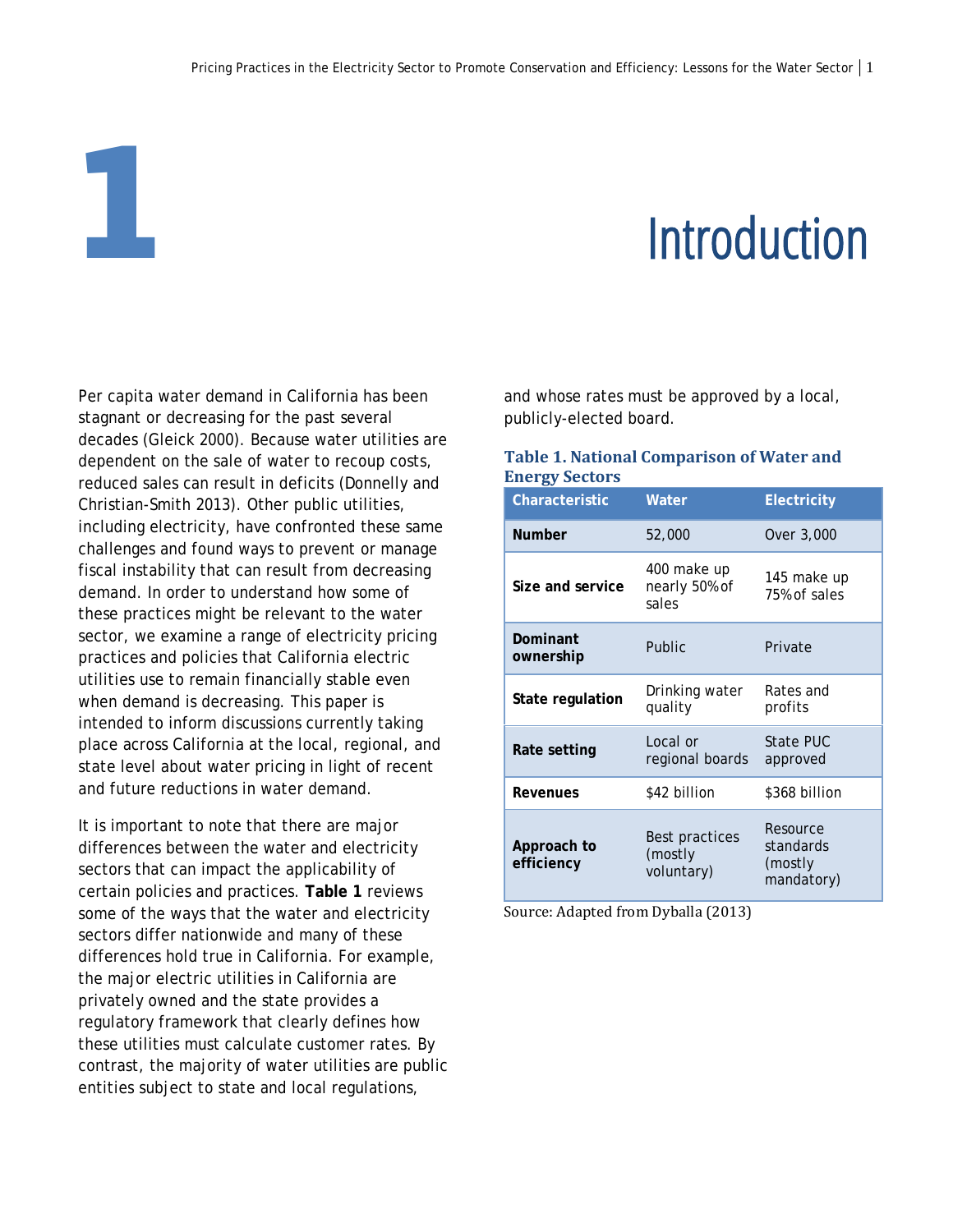In addition, water and electricity differ in how cost of service changes according to demand. Water providers typically perceive their cost profile as being heavily weighted toward fixed costs, such as infrastructure upgrades, which are independent of demand. $<sup>2</sup>$  $<sup>2</sup>$  $<sup>2</sup>$  This assumption is</sup> reasonable for water utilities that do not pay or pay very little for their water supply. Water retailers that purchase supplies from a wholesaler, however, may have a more variable cost profile. Electric utilities, on the other hand, have costs that are accrued differently. Privatelyowned electric utilities in California were encouraged to divest themselves of their generation assets, and, as a result, most own limited generation facilities and must sign shortand long-term agreements to purchase energy (CBO 2001). In 2012, fuel and purchased power alone accounted for 45% of the total costs for three of California's largest privately-owned electric utilities (CPUC 2013a). This suggests that, compared to water suppliers, California electric utility cost profiles may be more heavily weighted toward variable costs. Despite these differences, we conclude that there are several electricity pricing practices that may provide valuable lessons for the water sector. Below, we describe these practices in detail and consider how these practices could be implemented, or further implemented, in the water sector.

<span id="page-8-0"></span> $2$  The distinction between fixed and variable costs changes depending on the time horizon. Most costs that are considered fixed in the short run theoretically become variable in the long run as the scale of production is much more mutable over longer time periods.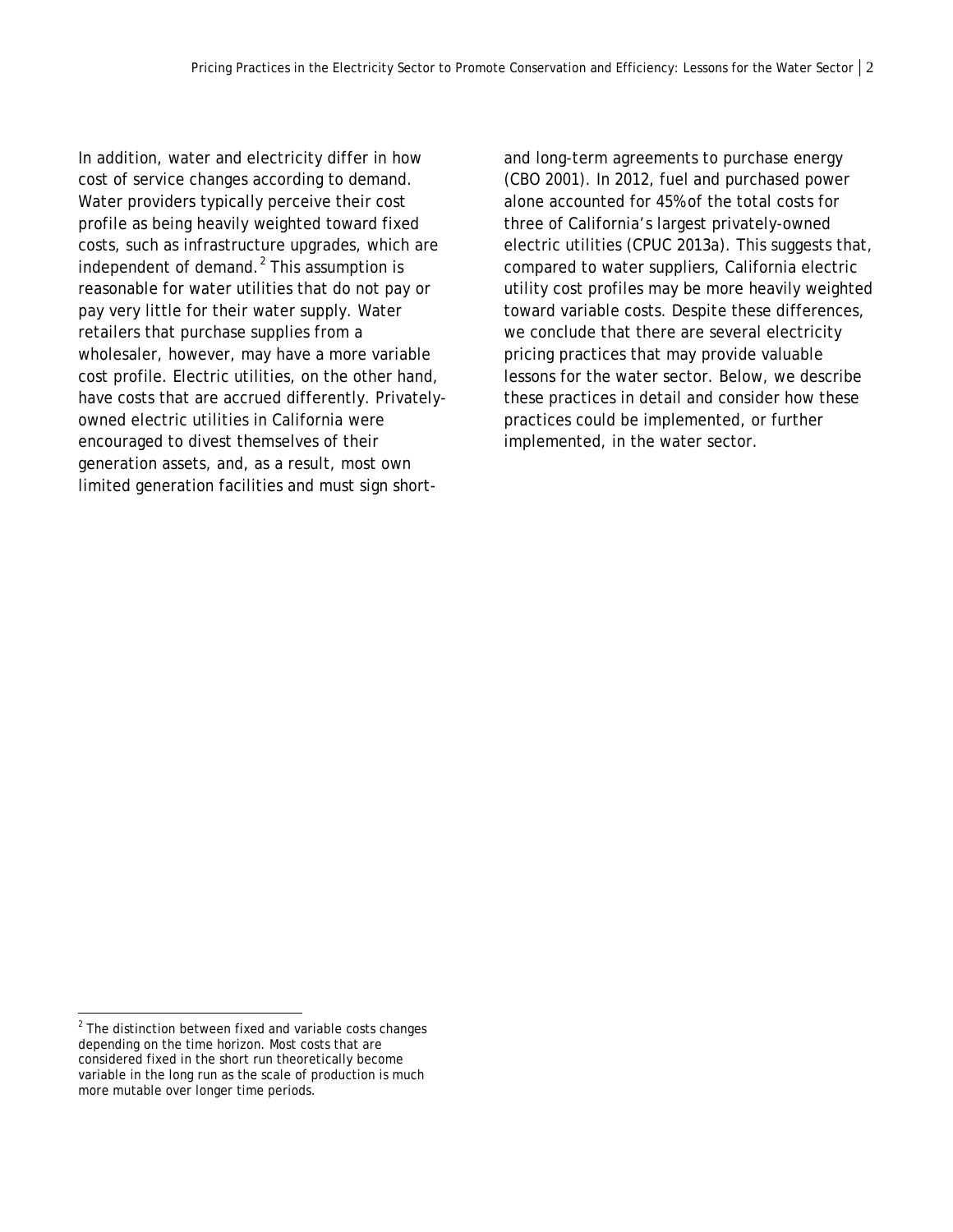<span id="page-9-0"></span>

## California's Regulatory and Rate-Setting Processes

Understanding the relevance of electric utility pricing policies and practices to the water sector requires an understanding of how the utilities are structured. Rate-setting processes for electric utilities are subject to rules and regulations that differ from those that govern the process for water utilities. This section describes how electric and water utilities are structured and how the rate-setting process differs as a result.

#### <span id="page-9-1"></span>**Electric Utilities**

Ownership is one major factor impacting how electric rates are set. California has both publicly- and privately-owned electric utilities. In 2012, privately-owned electric utilities – also referred to as investor-owned utilities (IOUs) – provided nearly 65% of total electricity demand in the state. California has six electric IOUs, the largest of which are Pacific Gas and Electric Company (PG&E), Southern California Edison (SCE), and San Diego Gas and Electric Company (SDG&E). Within these IOU's territories, 20 electric service providers offer direct access electric service to customers (CPUC 2013b). On the other hand, California's 45 publicly-owned utilities (POUs) together provided 24% of the state's electricity demand in 2012. The two largest POUs – the Los Angeles Department of Water and Power (LADWP) and the Sacramento Municipal Utility District (SMUD) – accounted for nearly 13% of electricity demand in 2012. In addition, California has two Native American utilities as well as four electricity cooperatives, which are private, independent, nonprofit

utilities that are owned by the customers they serve (CEC 2013).

Whether a utility is publicly or privately owned impacts how it is regulated. IOUs are governed by a board of directors elected by the company's shareholders and are regulated under the State Constitution by the California Public Utilities Commission (CPUC) (CPUC 2010). POUs, by contrast, are governed by publicly-elected boards and city councils and are subject to laws and regulations established by state and local governments. In addition, both POUs and IOUs are subject to regulations promulgated by the State legislature, the California Energy Commission (CEC), and other state and federal agencies.

As a result, the rate-setting process varies among POUs and IOUs. In California, the rate-setting process for IOUs is established by the CPUC (CPUC 2010). While each IOU has a slightly different approach for setting rates, the overall process is quite similar. California POUs, on the other hand, do not have a standardized approach to ratesetting. While a full analysis of POU rate-setting practices is beyond the scope of this report, we discuss LADWP's process and include limited examples from other POUs to inform the discussion.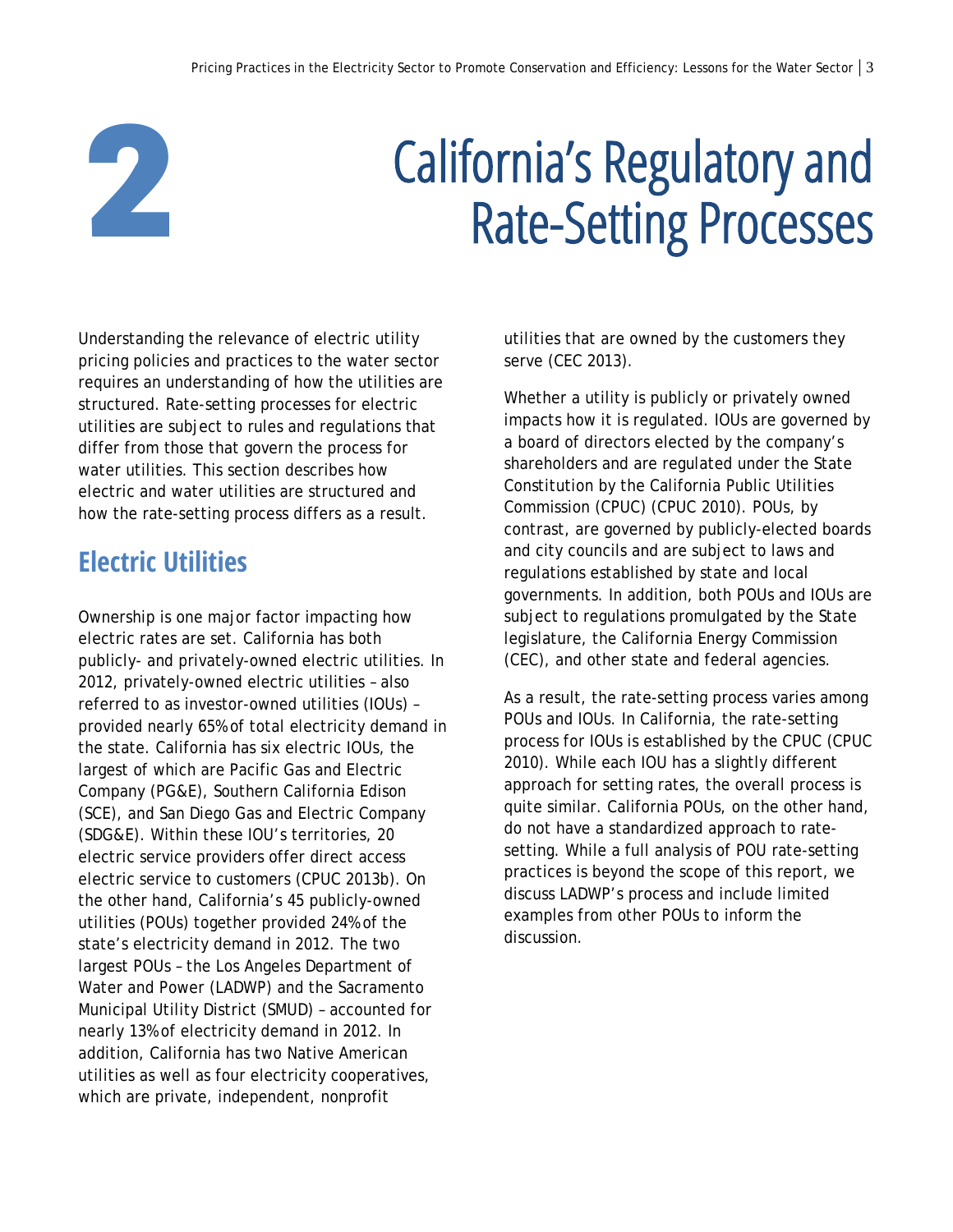

Note: Percentages shown in the figure approximate the 2012 revenue requirements for PG&E, SCE, and SDG&E.

Source: Adapted from CPUC 2013a

#### <span id="page-10-0"></span>Investor-Owned Utilities

Establishing rates requires an estimate of the total cost to provide utility service to customers. The amount of money needed for an IOU to operate and maintain facilities, cover capital expenses, and provide an opportunity to earn a profit is referred to as the revenue requirement. In order to calculate the revenue requirement for electric service and, ultimately, determine how customers are charged, utility costs are categorized into generation, distribution, customer access, transmission, and other program costs (e.g. the public goods charge and nuclear decommissioning fees) (**Figure 1**).

The CPUC authorizes nearly all decisions regarding the collection of revenue.<sup>[3](#page-10-1)</sup> These decisions are made through formal courtroom proceedings where participants present testimony and evidence and may be subject to questioning. Within these proceedings, the utility makes a proposal to change customer rates (CPUC n.d.). This proposal is then reviewed by the Division of Ratepayer Advocates, a state agency required by law to represent ratepayers in almost every CPUC proceeding. State agencies, customers, advocacy organizations, and other groups may also formally intervene in the case, reviewing the utility's proposal and submitting testimony in response.

The majority of an IOU's revenue requirement is approved through two CPUC proceedings: Energy Resource Recovery Account (ERRA) and General Rate Case (GRC) proceedings. ERRA proceedings approve fuel and purchased power costs, which are then passed on to customers without profit. GRC proceedings establish the base generation, distribution, and customer cost of service, and, ultimately, the base electricity

<span id="page-10-1"></span> $3$  Transmission costs are determined by the Federal Energy Regulatory Commission through their own rate-setting process.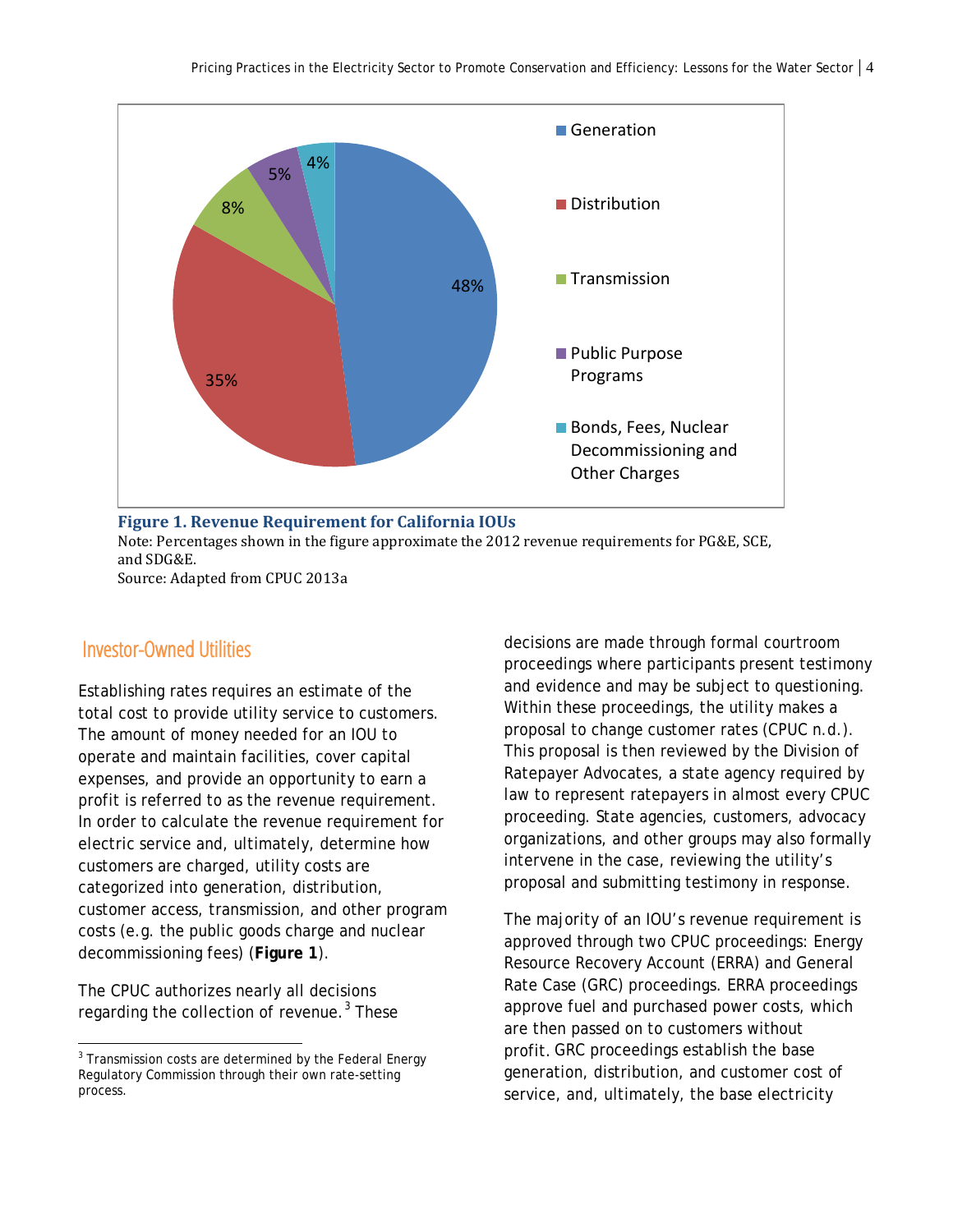rates. A GRC takes about 18 months and is broken into two phases. During the first phase, the utility determines its total revenue requirement by forecasting costs based on near-term sales forecasts.[4](#page-11-1) The first year of the cycle is known as the test year, and revenue requirements for subsequent years are set according to an attrition rate to adjust for anticipated inflation. Separate proceedings are then conducted to allocate costs to customers and set base electricity rates for the next three-to-four years; these proceedings are referred to as "Phase 2" of the GRC.<sup>[5](#page-11-2)</sup> While GRC proceedings are conducted every three-to-four years, ERRA proceedings take place annually because the cost of fuel is much more variable over time than those costs included in the GRCs (CPUC 2013a).

#### <span id="page-11-0"></span>Publicly-Owned Utilities

Although rate-setting processes vary among the POUs, some common factors exist. Each POU typically has a publicly-elected board or city council that is responsible for approving the utility's rates. In addition, California law requires the general manager of a municipal utility district, such as SMUD, to submit a report and recommendation to the governing board prior to making any changes to rates. The report must include the most recent annual report; past financial statements; and forecasts of future sales volumes, sources and dispositions of funds, capital expenditures, and expenses. The utility is also required to describe the basis for revenue allocation among customer classes (Public Utilities Code 14401-14403.5). While state law does not specify how this should be done, a voter-approved initiative passed in 1996,

Proposition 218, requires there to be a "significant nexus" between cost-of-service and the prices customers pay. [6](#page-11-3) In addition, Proposition 218 requires public notification of all potential rate changes and an opportunity to protest.

The process LADWP uses to determine the revenue requirement differs somewhat from that used by California IOUs. To calculate the utility's revenue requirement, LADWP uses the "cashneeds approach" (LADWP 2012). This approach groups the revenue requirement into categories similar to those used by the IOUs, including operation and maintenance, fuel and purchased power, and efficiency program costs. Unlike with IOUs, the capital component includes costs for debt service, cash reserves, and transfers into other municipal funds and excludes a return on investment. In addition, the revenue requirement must meet several financial goals that have been formally established by the utility, e.g., maintaining an "AA-" bond rating, a debt service coverage ratio of 2.25, full obligation coverage of 1.50, a capitalization ratio not exceeding 68%, an unrestricted operating cash balance target of \$300 million, and net income of at least \$50 million (PA Consulting Group 2012). LADWP currently allocates these costs using its existing rate ordinance, although an independent ratepayer advocate group established by city voters in 2011, the Office of Public Accountability (OPA), recommended that LADWP conduct a formal cost-of-service study to prepare for future rate restructuring (PA Consulting Group 2012). The newly created OPA provides public independent analysis of the department's actions associated with water and electricity rates.

<span id="page-11-1"></span><sup>4</sup> Long-term demand forecasting is addressed in a separate proceeding and is used to establish long-term generation needs.

<span id="page-11-3"></span><span id="page-11-2"></span> $5$  The utility establishes rates for different types of customers according to the cost to provide service to that customer. While the utilities generally use residential, commercial, institutional, industrial, and agricultural customer classes, there are often several sub-groups of customers within each class to allow for more targeted calculations.

 $6$  While there is little case law to indicate how courts will analyze whether a "significant nexus" exists, Proposition 218 has served to bring POUs' water rate-setting practices under further scrutiny.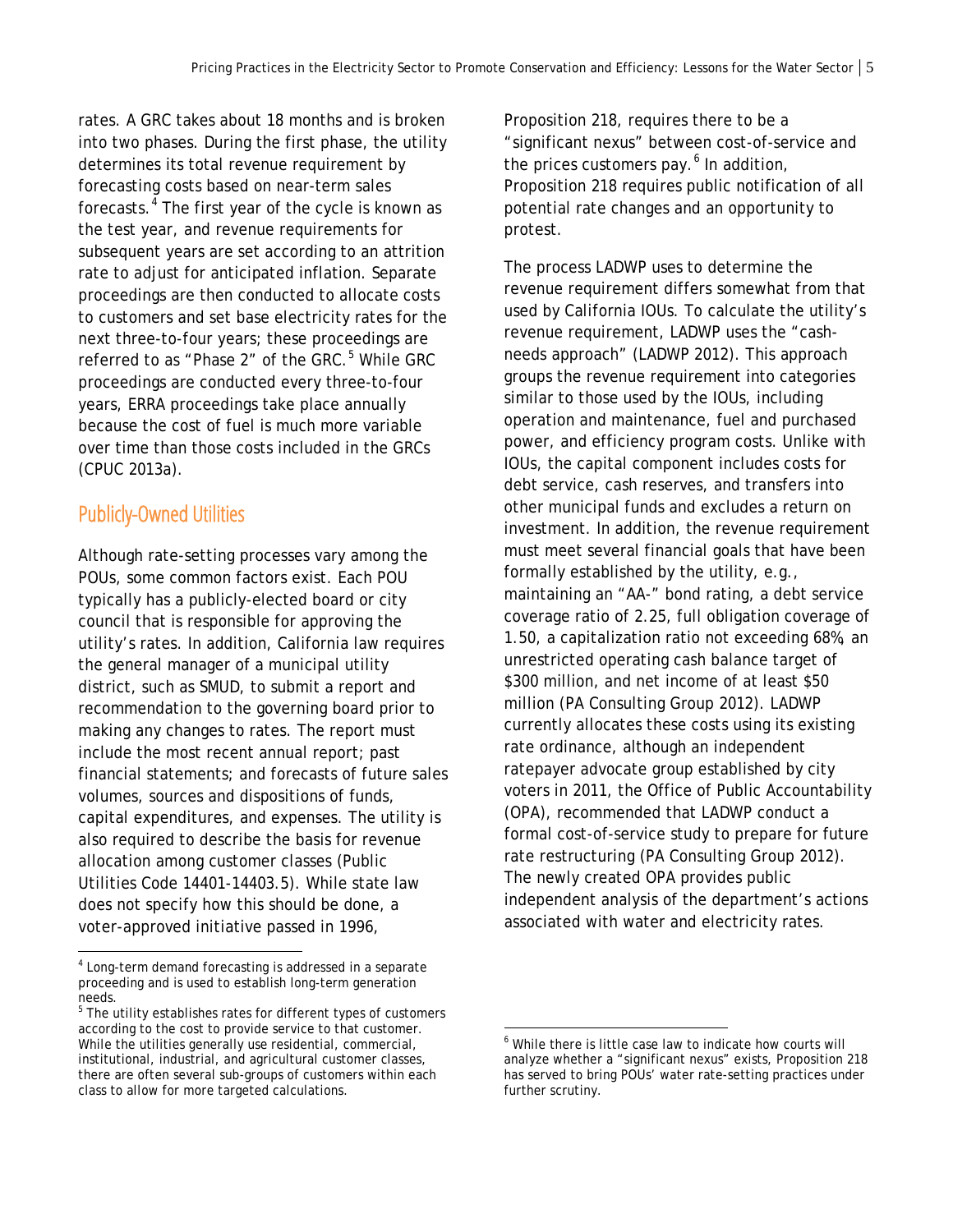#### <span id="page-12-0"></span>**Water Utilities**

As mentioned previously, the majority of water suppliers in California is publicly-owned and governed by publicly-elected boards. Unlike the CPUC, which has legal proceedings overseen by administrative law judges with significant experience in utility finance issues, publiclyelected water boards may have little-to-no background in these areas. In addition, publiclyelected boards may be subject to voter backlash and therefore may be more influenced by political pressure (Donnelly and Christian-Smith 2013).

According to staff at the California Public Health Department, there are more than 1,000 water suppliers in California, operating at multiple scales (from large metropolitan areas to mobile home parks), with different cost profiles. As with electricity, this diversity leads to varied water rate-setting processes. However, Proposition 218 (which applies to the public sector only) imposed new procedural and substantive requirements for public utilities, as briefly described above. Specifically, public water utilities must mail information regarding any changes to water rates to all property owners and must provide a mail-in ballot for the property owner to indicate his or her approval or disapproval of the rate change. After mailing the notices, the public water utility must hold a public hearing and tabulate the ballots. The rate change can be rejected if more than half of customers disapprove (LAO 1996).

<span id="page-12-1"></span>These procedural requirements have brought new scrutiny to water rate changes. In addition, the language of Proposition 218 requires that there be a "significant nexus" between the cost-ofservice and customer prices. While there is little case law to describe how the courts will interpret this language, it has brought greater attention to the need for cost-of-service studies and more clearly articulated revenue requirements and cost allocation practices.

In the water industry, there are two generally accepted methods for calculating revenue requirements, as approved by the American Water Works Association: the cash needs method and the utility basis method.<sup>[7](#page-12-1)</sup> The cash needs method is commonly used by public water utilities (Denver Water 2008). Under the cash needs method, all of the utility's cash expenditures are included in the calculation of the revenue requirement from water rates pursuant to the following equation (Denver Water 2008):

$$
RR = O&M + DS + CAPEX
$$

Where:

RR = Revenue Requirements O&M = Operation and Maintenance Expenses DS = Debt Service Payments CAPEX = Capital Expenditures Financed by Water Rates

Interestingly, revenue requirements in the electricity sector include an "inherent commodity cost" for electricity generation. Water revenue requirements, by contrast, typically do not include inherent commodity costs (that might reflect, for instance, the costs associated with diverting that unit of water from the natural environment). Several water utilities have begun to incorporate inherent commodity costs into their revenue requirements and have passed them along to customers through additional fees. For instance, the Metropolitan Water District of Southern California established the Water Stewardship Rate, which charges customers \$41/acre-foot to recover the cost of Metropolitan's financial commitment to conservation, water recycling, groundwater clean-up and other local resource management programs (Metropolitan 2013).

 $<sup>7</sup>$  See the American Water Works Association's M1 Manual:</sup> Principles of Water Rates, Fees, and Charges for more information about these pricing approaches.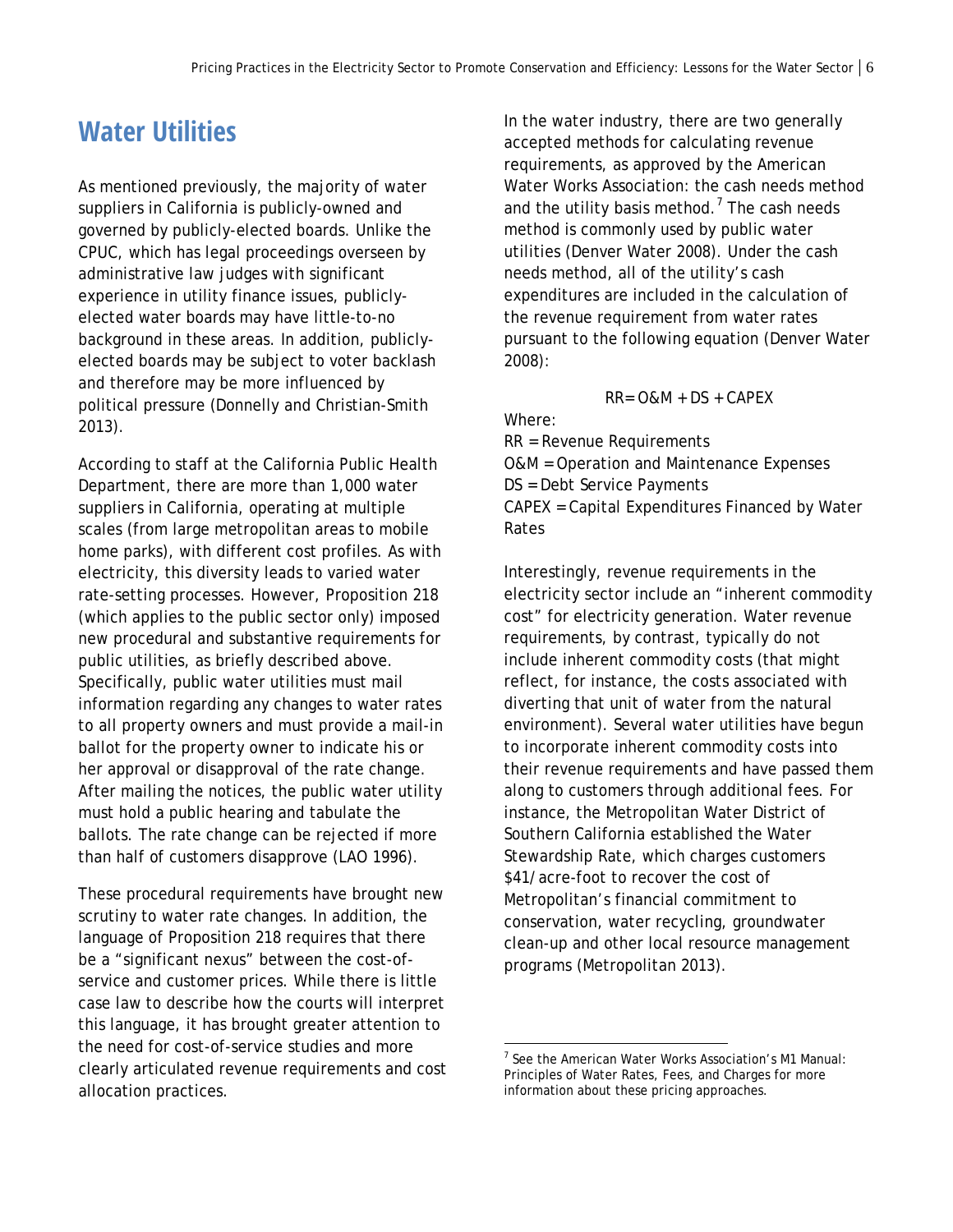## Pricing Mechanisms to Promote Conservation and Efficiency

California's electric utilities have adopted various pricing mechanisms that have facilitated conservation and efficiency. This section describes some of the mechanisms, including marginal, tiered, and time-variant pricing, and provides a valuable starting point for discussions about rate design within the water sector. Within each section, we include a discussion about how they are, or can be, applied by water utilities.

#### <span id="page-13-1"></span>**Marginal Pricing**

<span id="page-13-0"></span>**3**

California electric IOUs use marginal cost pricing principles to allocate most of the revenue requirement to their customers. The marginal cost is the change in total cost that occurs with the next increment (or decrement) of demand. According to marginal cost pricing theory, setting customer rates at a level that reflects marginal costs sends a price signal that can help customers make efficient decisions about use. The goal of marginal cost pricing is to allocate goods in an economically efficient manner that serves to alert customers about the cost of using (or not using) an additional unit of water, so that usage can be adjusted accordingly. In theory, marginal pricing means that customers do not over- or under-utilizes the service (PG&E 2013a).

The marginal cost revenue is the theoretical amount of revenue that the utility would collect if all customers were charged rates equal to the marginal cost. Marginal cost revenue, however, may not be sufficient to cover the utility's current revenue requirements, and as a result,

setting rates equal to marginal costs may not ensure full recovery of the approved revenue. To address this issue, the electric IOUs use each customer class' relative contribution to the total marginal cost revenue to allocate the revenue requirement among the various customer classes. These allocations are then used to establish the average rates for each customer class by dividing the allocated revenue by forecasted sales (PG&E 2013b).

Traditional water sector ratemaking is founded on cost-of-service principles that include distinguishing the cost drivers of a utility's revenue requirement and then allocating the total revenue requirement among customer classes in a way that customer costs are proportional to the amount their usage contributes to the utility's cost drivers. Thus, cost-of-service is essentially a historical accounting approach that does not accurately estimate future costs (Celebi and Hanser 2010). Understanding the marginal costs of service can reveal locations and times when the existing average historical cost-based rates diverge significantly from the cost of providing the next unit of water or energy. In the energy sector, it is well known that peak demand is a key cost driver that can result in much higher marginal costs at particular times. In the water sector, the costs associated with the next unit of water supply can vary based on a variety of factors including the water source (e.g., locally-owned water supplies, purchased water supplies, or desalinated water), the season of use, and the location of use. In addition, the marginal costs of water increase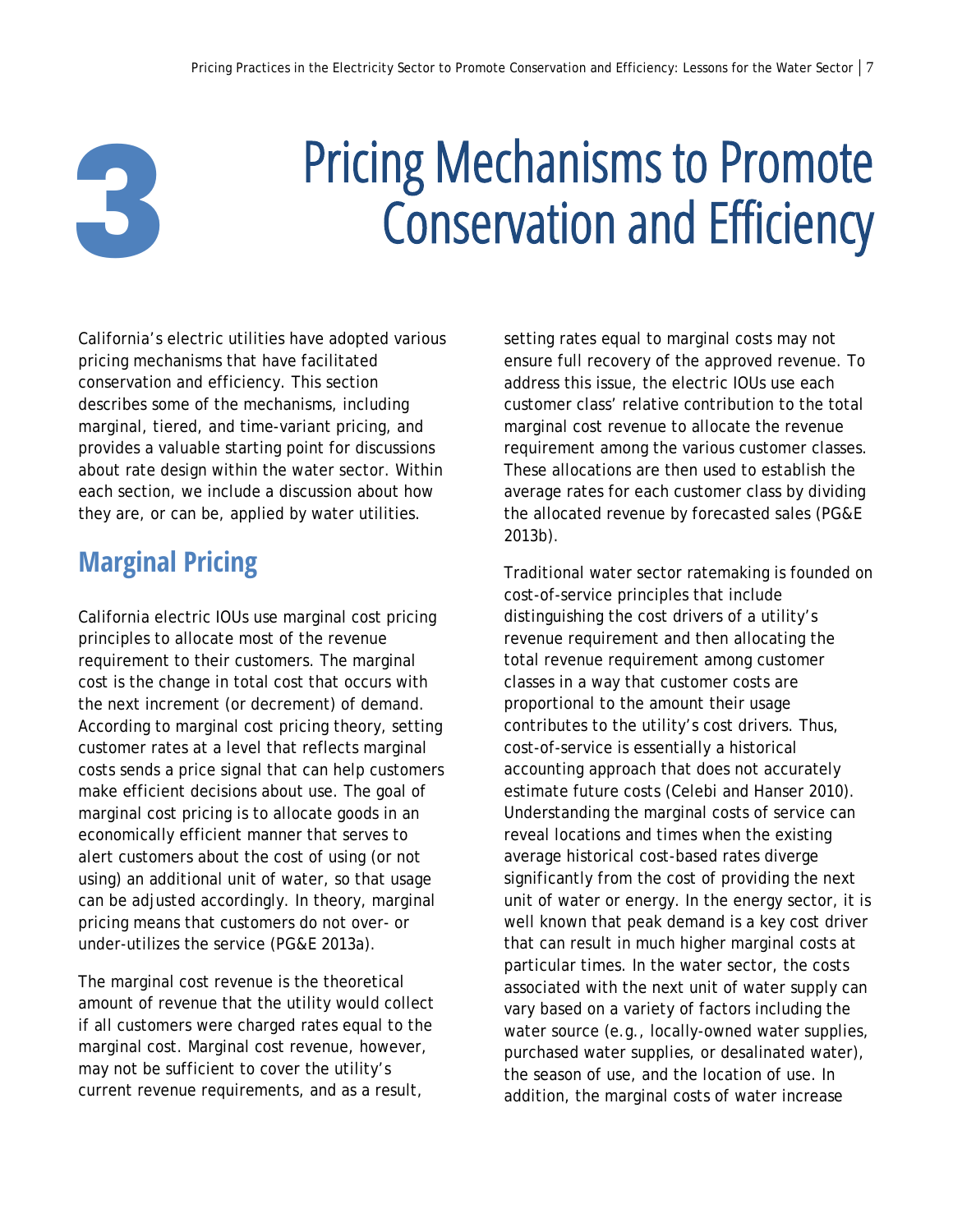substantially when new water delivery or treatment infrastructure is required to satisfy the next unit of demand.

In the water sector, there are two main approaches to calculating marginal costs, as described in the M1 Manual: Principles of Water Rates, Fees, and Charges (AWWA 2000). The avoided cost approach calculates marginal costs through cost savings from avoided new capacity and the average incremental cost approach estimates annual payments of new capacity additions. The California Urban Water Conservation Council's Direct Utility Avoided Cost Model is a valuable tool for water utilities and is available as a free download from their website. The spreadsheet-based tool uses data already collected by most public water utilities in their Urban Water Management Plans and other financial documents to estimate short-run and long-run marginal costs. Despite the accessibility of the Direct Utility Avoided Cost Model, it remains unclear how many California water utilities have actually incorporated marginal cost pricing as there are no standard reporting requirements.

#### <span id="page-14-0"></span>**Tiered Pricing**

<span id="page-14-2"></span><span id="page-14-1"></span>Tiered pricing structures charge customers different rates according to the amount of electricity consumed. All California IOUs have adopted tiered pricing for residential customers, with four-to-five tiers. The rates for each tier are unique to each IOU. The breaks between tiers will vary by service area, customer class, and, in some cases, by individual customer. The first tiers, also referred to as the baseline tier, was established by the Warren-Miller Energy Lifeline Act of 1976, which required IOUs to designate a baseline quantity of electricity that would supply a significant portion of the reasonable energy needs of the average residential customer. This baseline is set at 50-70% of the average customer's use and is adjusted according to the type of fuel used for space heating (gas, electric,

or other), climate, and season.<sup>[8](#page-14-1)</sup> Subsequent tiers are based on a percent increase above the baseline (see Table 2).<sup>[9](#page-14-2)</sup> During the 2001 California energy crisis, the Legislature prohibited the CPUC from approving rate increases for the first two tiers (ABx1 1, Keeley, Chapter 4, Statutes of 2001). Since this freeze was enacted, rising energy costs have been disproportionally borne by customers in the upper tiers. In 2009, however, the California Legislature passed SB 695, which allows for a gradual rate increase for the lower tiers until 2018.

#### **Table 2. PG&E Residential Electricity Rate Tiers**

| <b>Tier</b> | <b>Description</b>                                        |
|-------------|-----------------------------------------------------------|
| Tier 1      | Electricity usage up to the Baseline amount               |
| Tier 2      | Electricity usage from 101% to 130% of<br><b>Baseline</b> |
| Tier 3      | Electricity usage from 131% to 200% of<br><b>Baseline</b> |
| Tier 4      | Electricity usage from 201% to 300% of<br><b>Baseline</b> |
| Tier 5      | Electricity usage in excess of 300% of<br><b>Baseline</b> |

Note: The baseline is determined by the amount of energy required to supply a significant portion of the reasonable energy needs of the average residential customer. SCE and SDG&E have only four tiers, with the fourth tier including all usage above 200% of Baseline. PG&E is currently applying to reduce the number of tiers from five to four. Source: PG&E 2013c

 $8$  As required by the Act, a higher energy baseline is provided for residential customers with special medical needs.<br><sup>9</sup> Pricing structures attempt to balance a number of societal objectives including equity, efficiency, and affordability. Caps on energy rates in tiers 1 and 2 have led to some concerns about over-collection of revenue from the higher tiers. This issue is currently being addressed in the CPUC's investigation regarding residential rate design, R.12-06-013.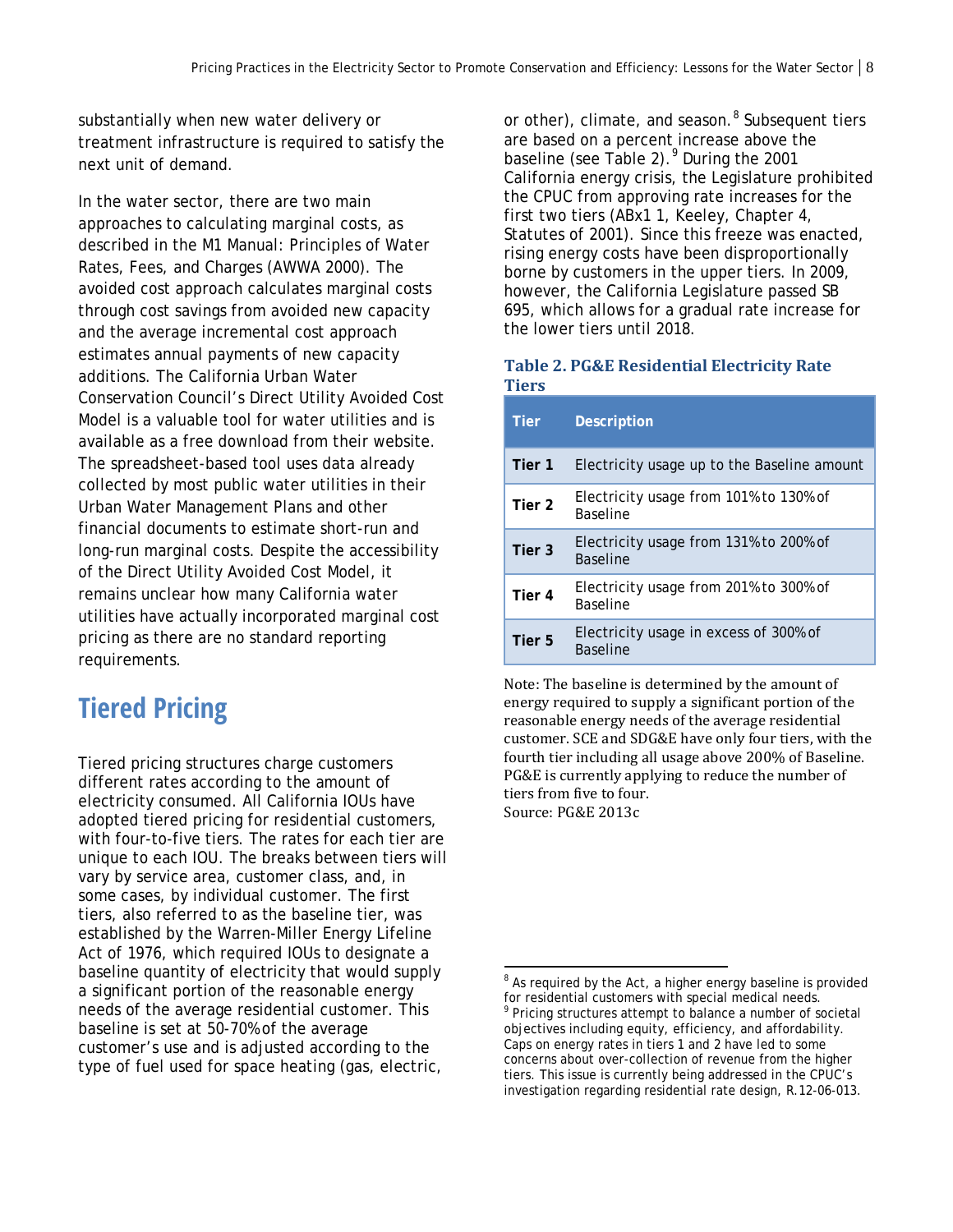

**Figure 2. Trends in water rate structures between 1991 and 2006 (Black & Veatch 1991, 2006)**

Tiered pricing is also widely used by California water utilities. Black & Veatch has conducted several surveys of California urban water prices and rate structures (Black & Veatch 1991, 2006). Since Black & Veatch began its survey in 1991, to its most recent survey in 2006, water rate structures have shifted away from uniform prices and decreasing tiered rate structures towards increasing tiered rates (**Figure 2**). Only 27% of surveyed urban water suppliers used increasing tiered rates in 1991, while 43% did so in 2006.

#### <span id="page-15-0"></span>**Time-Variant Pricing**

Time-variant pricing is used to account for the fact that energy use is subject to significant temporal variation. Demand varies throughout the day: electricity use peaks in the morning and evening, with most customers using only modest amounts of energy at night. Additionally, electricity use in California peaks during the summer months when customers are more likely

to operate energy-intensive air conditioners. Because electricity cannot be easily or cheaply stored for later use, electricity production must meet demand in real time. This means that meeting demand requires a mix of fuel types and generation facilities, each with different ramp-up and ramp-down times, operational costs, construction costs, and capacity limitations. Plant operators typically minimize costs by operating the least expensive fuels continuously and using the more expensive fuels to meet peak demand. These factors tend to result in marginal costs that increase during peak periods (Joskow and Wolfram 2012, Braithwaith et al. 2007).

The implications of high demand and expanded capacity have encouraged utilities to find various approaches to manage demand. One way is by using pricing structures that signal customers when it is more expensive to generate electricity. Since most retail consumers are charged a single rate throughout the day, daily and seasonal variability in the cost of electricity is not passed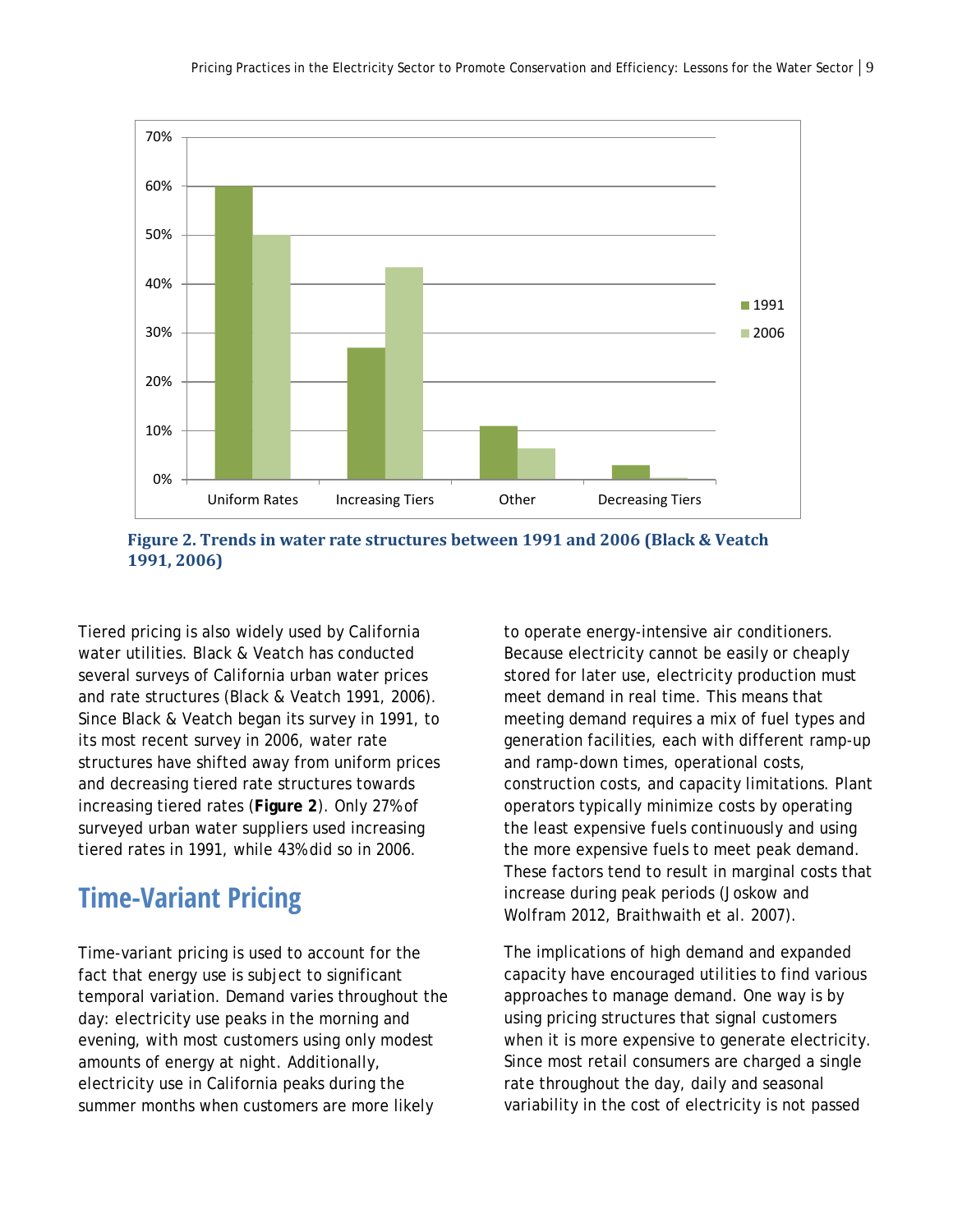on to customers. Therefore, existing pricing structures alone do not adequately represent the cost of service as the rate. Customer rates, however, can be structured to reflect the temporal variation in costs, providing the customer with an incentive to avoid consumption when marginal costs are relatively high. This type of rate structure is typically referred to as "timevariant" pricing. Some time-variant prices are dynamic, with price changes that occur on short notice according to system conditions (CPUC 2013c). Smart meter technology has enabled transition to dynamic pricing schemes by simultaneously allowing utilities and customers to monitor their energy use in real time. Although these kinds of pricing structures have not been shown to reduce overall demand, they have been shown to shift demand to off-peak periods (Levin 2012).

Several policies have been adopted in California to encourage the use of time-variant pricing. In 2003, the California Energy Commission and the CPUC adopted the first Energy Action Plan (EAP), which included key actions to implement dynamic pricing schemes and make them available to all customers. The EAP set a goal that, by 2007, price response from consumers would reduce peak demand by 5%. To further promote timevariant pricing, SB 695 of 2009 established guidance to transition IOU residential customers onto time-variant rates. Some POUs are also implementing time-variant pricing. For example, SMUD plans to have all users on time-variant rates by 2018 (SMUD 2013).

<span id="page-16-1"></span>The CPUC uses two approaches for time-variant pricing. Time-of-use (TOU) rates vary according to five established usage periods according to season and time of day. Critical Peak Pricing (CPP), on the other hand, allows a short-term price increase when demand is particularly high. IOUs in California typically call 5-15 CPP days per year (CPUC 2013c). Both TOU rates and CPP use price to encourage customers to reduce or shift their demand during peak periods, however, CPP

is dynamic whereas TOU rates are not (Faruqui and Hledik 2007; CPUC 2013c).<sup>[10](#page-16-1)</sup> CPP rates are also more aligned with the true cost of service, since the charges increase during system peaks, rather than individual customer peaks. California IOUs have implemented mandatory TOU rates and default CPP for large agricultural, commercial, and industrial customers. Small and medium commercial and industrial customers will have made the same transition by 2016. TOU rates and CPP remain optional for residential customers and have seen very little implementation; as of this writing, less than 1% of residential customers have opted in (CPUC 2013c).

Some water utilities are implementing rates that vary according to time of use. These are generally associated with seasonal weather patterns and/or droughts. For instance, a water utility may charge higher rates during the summer months in response to expected increased water demand and/or reduced supply. In addition, water utilities may charge higher rates during a drought or other water supply constraint. For example, East Bay Municipal Utility District implemented drought rates in May 2008 in response to a water supply shortage. These rates ended in July the following year when the drought emergency was lifted (EBMUD 2009). More utilities should consider adopting rates that promote conservation and efficiency when water supplies are limited, such as during a drought or during the summer months.

#### <span id="page-16-0"></span>**Demand Response Contracts**

Demand response programs financially reward customers who reduce electricity consumption during specific time periods and can be considered a form of time-variant pricing. One interesting type of demand response program is a demand response contract. These contracts are

<sup>&</sup>lt;sup>10</sup> CPP prices are dynamic because they are called on short notice; however, the price change is predetermined.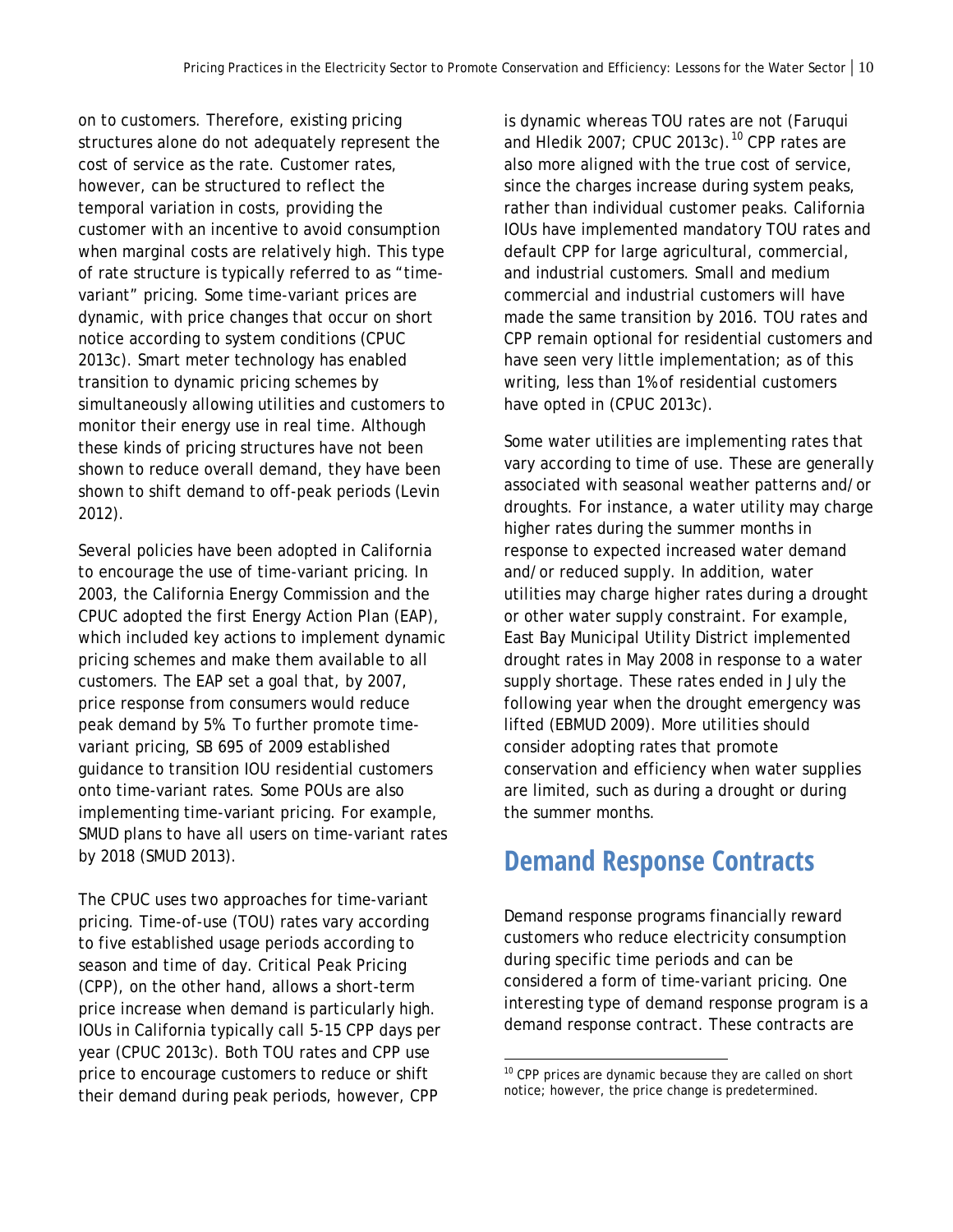between an electricity utility and a third-party that is responsible for aggregating decentralized opportunities to reduce demand and manage programs to reward customers who conserve energy. Customers enter into individual contractual arrangements with the third-party to stipulate the energy savings that will be achieved and the incentive payments that will be provided to the customer. From a utility's standpoint, demand response contracts can provide a level of certainty around demand reduction and its impact on revenues.

In 2006, the CPUC required electric utilities to implement demand response contracts (CPUC 2012). PG&E, for example, currently has designated five aggregators who are responsible for designing demand response programs as well as customer acquisition, marketing, sales, retention, support, and event notification tactics (PG&E 2013d). Although PG&E's program did not meet the CPUC's cost effectiveness criteria, it has been revised and approved until 2014 (CPUC 2012).

Some water providers are also using demand response contracts to manage their energy demands. For example, North America Power Partners currently has a multi-year demand response contract with Orange County Water District to reduce peak loads related to their wastewater recycling program (NAPP 2010). However, there has been little application of demand response contracts to help customers reduce water demand during peak periods, such as during droughts or hotter months. Demand response contracts could provide a water utility the opportunity to incorporate pre-determined demand reductions into their demand forecasts and revenue calculations.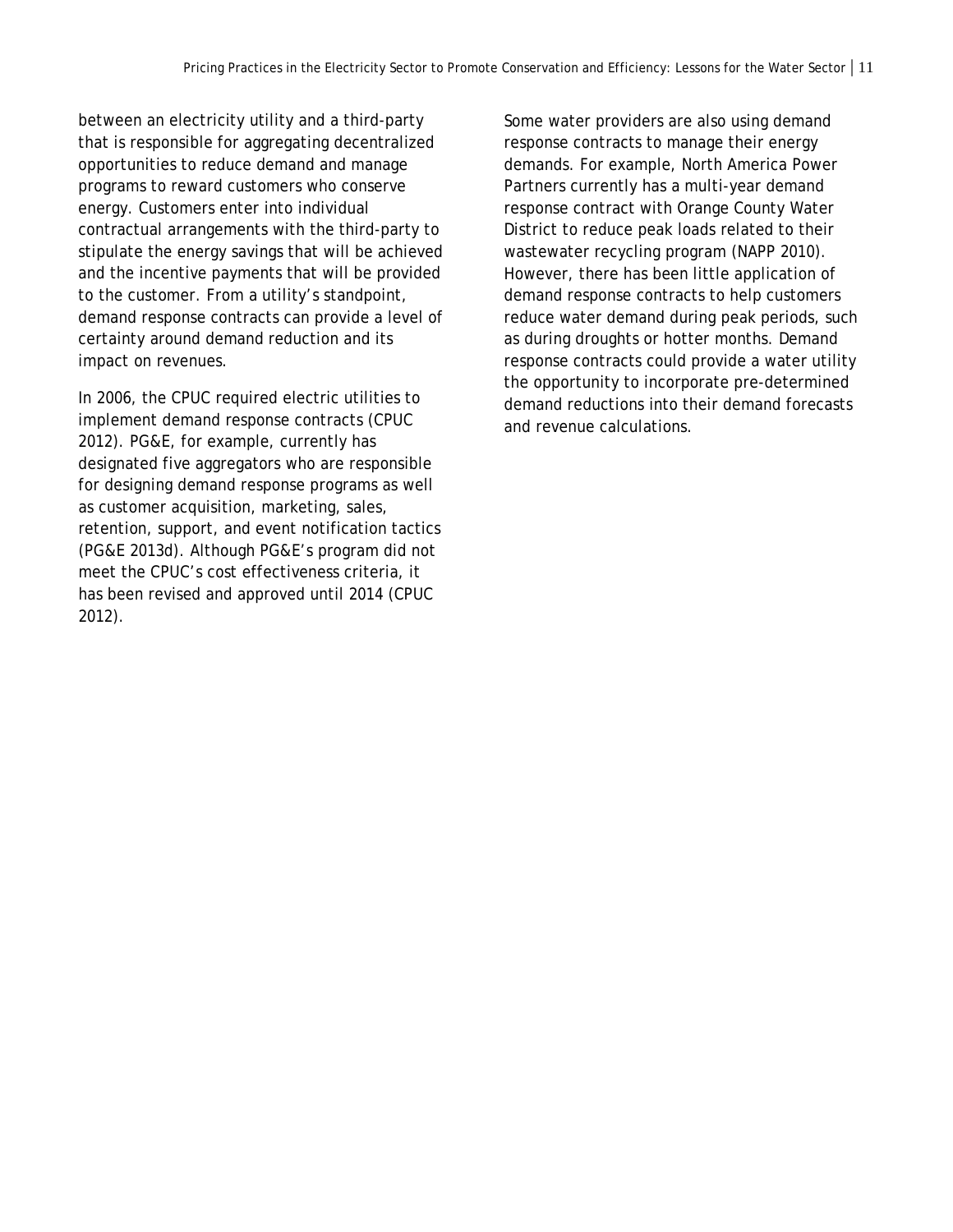**44 Strategies for Lost Revenue Recovery** 

Electricity rates are set to recoup the utility's revenue requirements. However, rates are based on utility service forecasts, which can vary from actual levels of service and thus impact the amount of revenue that is actually recovered. Several factors can impact expected sales, including new distributed generation, energy efficiency improvements, economic activity, weather, customer behavior, and changing demographics. Rate-setting processes evaluate factors that affect costs and sales in order to set rates that minimize the difference between the approved revenue requirement and the actual revenue from customers.

However, reduction in expected sales does not have a direct reduction in overall costs. Cost of service can be thought of in terms of fixed and variable costs. Fixed costs do not change in the short-run according to the amount of electricity sold. By contrast, variable costs, such as the cost of fuel and purchased power, can vary according to electricity sales. Reductions in demand from efficiency improvements or any other factor can result in an under-collection of revenue necessary for utility operation. There are a number of ways utilities may recover revenue losses that result from demand reductions. In this section, we discuss some of these options, including decoupling, and lost revenue adjustment mechanisms, rate stabilization funds, and straight fixed-variable pricing.

#### <span id="page-18-0"></span>**Decoupling**

A return on investment is included as part of the calculation of an IOU's revenue requirement; however, the level of return is only determined after all other costs have been covered. Thus, the portion of an IOU's revenue requirement that is most at risk from reductions in sales is the "margin," or the rate of return. Investors view utilities that do not provide adequate returns as riskier or less desirable investments and will therefore expect a higher rate of return, increasing the utility's overall costs (Shirley et al. 2008). The incentive to sell more of a product in order to increase profits is known as the "throughput incentive." This incentive is believed to discourage utilities from pursuing efficiency and conservation, as reductions in sales have a disproportionate impact on the margin. While POUs do not earn a profit, marginal revenue covers the cost of debt, ensures sufficient debt service coverage, and is sometimes transferred into other city funds (National Action Plan for Energy Efficiency 2007).

Revenue decoupling mechanisms allow the utility to be reimbursed when there is a difference between expected and actual revenue and can therefore remove the throughput incentive by breaking the link between profits and sales. To implement decoupling, utilities can use a "trueup" mechanism, which adjusts rates periodically in order to address differences between actual and expected revenue, or balancing accounts that store excess revenue or track revenue shortfalls.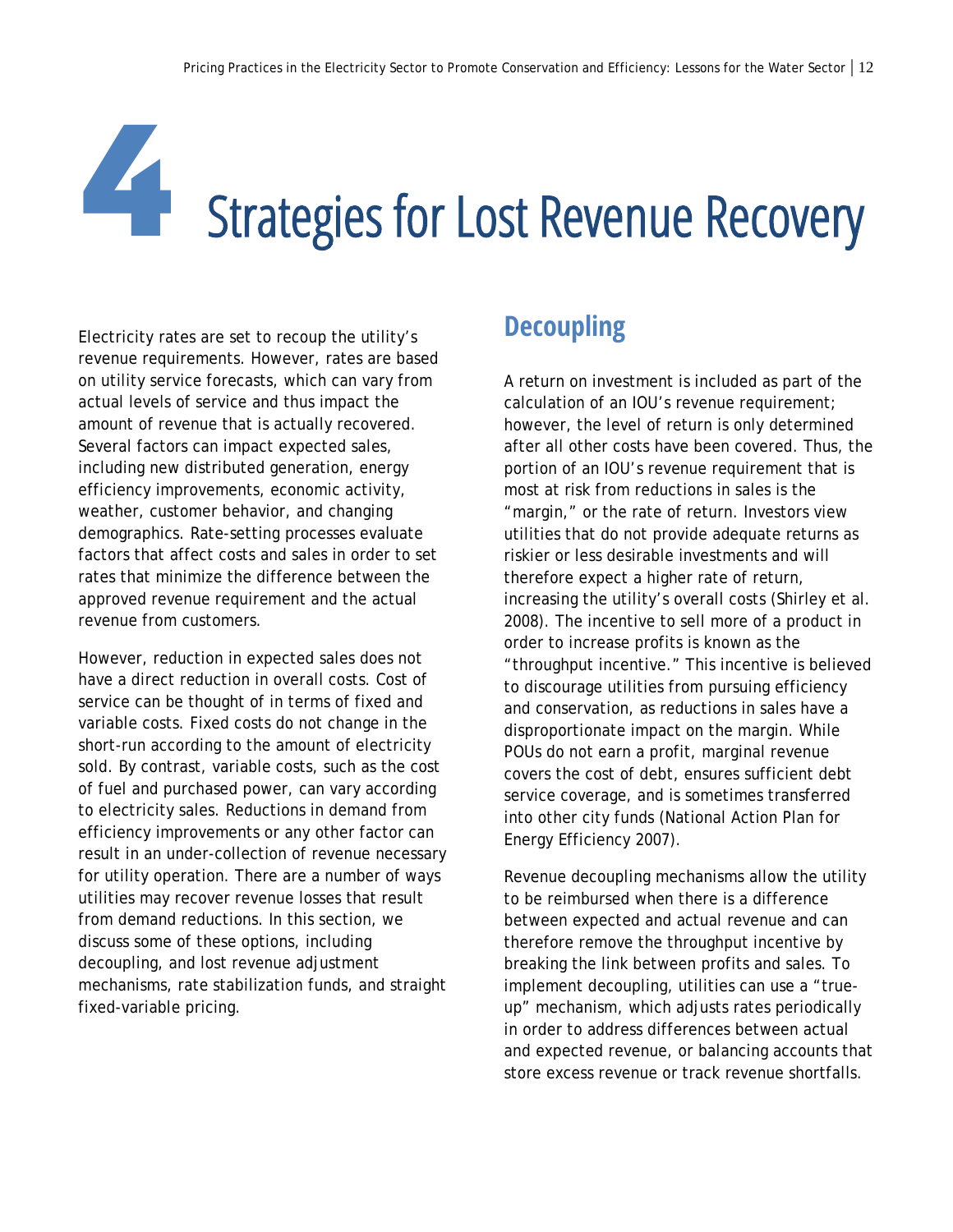The CPUC first introduced the Electric Revenue Adjustment Mechanism (ERAM) for California's electric utilities in 1982. The ERAM was abandoned in 1996 following the deregulation of the electricity market, but forms of this mechanism were reinstated in 2001 after the California energy crisis. The ERAM is designed to recoup lost revenues approved in the General Rate Cases. When there is an over- or undercollection of base rate revenue, the ERAM annually adjusts the rates so that over-collections are refunded to the ratepayer and undercollections are recouped from ratepayers. In this way, the utility recovers its authorized revenue, regardless of sales. Fuel- and transmission-related costs are not addressed in the ERAM true-up, although other balancing accounts exist to recover these costs. Between 2002 and 2005, each of California's IOUs set up their own decoupling mechanism through their GRC by creating balancing accounts that are used for annual true-ups (Kushler et al. 2006; Weber et al. 2006).

<span id="page-19-1"></span>There are some criticisms of decoupling mechanisms. One criticism is that it keeps revenues stable regardless of the reason for the difference in approved and actual revenue. This shifts the financial risk from the utility to the customer and provides a disincentive for utilities to effectively manage costs (ELCON 2007). In addition, while decoupling addresses the throughput incentive, it does not provide a direct incentive for investments in conservation or efficiency (NARUC 2007). Decoupling may actually undermine the price incentive for customers to invest in energy efficiency when efficiency results in higher rates (ELCON 2007). Furthermore, if the rate of return is larger than the cost of capital, the utility will still have an incentive to support large supply-side investments, regardless of whether there is a decoupling mechanism in place (Kihm 2009). In addition, the Electricity Consumers Resource Council (2007) has argued that decoupling effectively protects the company's earnings from natural sales

fluctuations, which can promote mediocrity and indifference.

#### <span id="page-19-0"></span>**Lost Revenue Adjustment Mechanisms**

The lost revenue adjustment mechanism (LRAM) provides another way for utilities to capture the difference between expected and actual revenue. While decoupling allows the utility to recover all revenue associated with reductions in demand, the LRAM only allows the utility to recover revenue that is lost as a result of specific factors (NARUC 2007). These mechanisms can be used to recover revenue that is lost by energy conservation and efficiency programs, thereby addressing the disincentive utilities would have to invest in these programs. Because utilities will not collect revenue lost as a result of factors not specifically included in the LRAM, however, these mechanisms do not completely sever the link between revenue and sales, and so do not completely remove the throughput incentive.

LRAMs can be difficult to implement for a number of reasons. LRAMs require the ability to calculate the lost sales attributed to demand or conservation management, rather than from other factors such as changes to the weather or economy.<sup>[11](#page-19-1)</sup> Methods used for calculating lost revenue must be precise and well established in order to avoid contentious rate cases with real or perceived gaming by utilities in an attempt to maximize cost recovery. Moreover, when these mechanisms are used to recover revenue lost through improvements in energy efficiency, the utility can only calculate the energy savings from programs that are known to or sponsored by the utility. Any improvements that fall outside of these programs would potentially underestimate the actual amount of revenue lost through

 $11$  This is usually accomplished by multiplying the customer rate by the estimated savings, which can be evaluated using ex-ante or ex-post impact evaluation studies.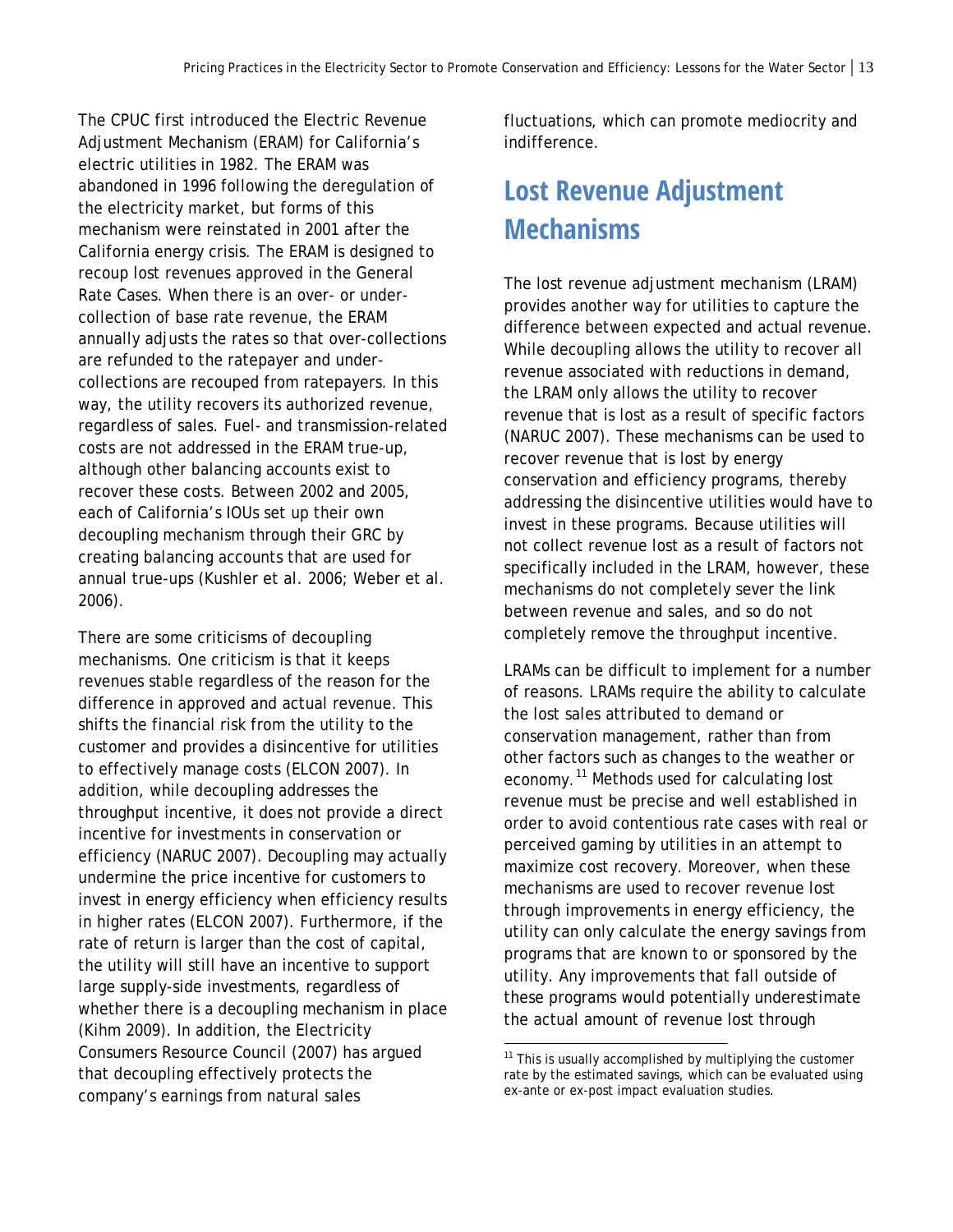efficiency improvements. Moreover, this could result in a bias towards utility-sponsored programs over other means, such as standards and codes, regardless of what is most cost effective (Shirley et al 2008).

The CPUC authorizes the use of balancing accounts to recover the cost of fuel, purchasedpower, demand-side management programs, and other costs. These accounts track the difference in expected and actual costs; annual adjustments are made to the rates to "balance" these accounts and recover costs or distribute over collections to customers. The CPUC authorized PG&E to use more than 20 balancing accounts in 2012; together, these required approximately \$302 million in revenue adjustments (PG&E 20[12](#page-20-1)).<sup>12</sup> LADWP currently utilizes an LRAM for energy efficiency as part of the Energy Cost Adjustment Factor, which adjusts rates quarterly to recoup revenue losses from conservation and efficiency programs (LADWP 2008). The ECAF is also responsible for recovering other lost revenue, including fuel and purchased power (PA Consulting Group 2010).

As in the energy sector, water rates are based on estimates of future demand, which can vary from actual levels of service and affect actual revenue. Here too, the throughput incentive impacts a utility's willingness to implement conservation and efficiency programs. The CPUC has attempted to decouple water sales from revenues for investor-owned water utilities. In 2008, as part of its Water Action Plan, the CPUC adopted two decoupling mechanisms for water IOUs: the Water Revenue Adjustment Mechanism (WRAM) and Modified Cost Balancing Account (MCBA). The WRAM enables utilities to collect any revenue shortfalls that result from water conservation by calculating the difference between actual and adopted quantity charge revenues. The MCBA

<span id="page-20-1"></span> $12$  This figure does not include fuel and purchased power costs, which are collected through separate ERRA proceedings.

allows utilities to recoup lost revenue from purchased power, purchased water, and pump taxes.

By 2009, the ten largest water IOUs (which serve the majority of water customers regulated by the CPUC) had decoupling policies in place. The adoption of the decoupling policies, however, coincided with a global recession and several wet years. At the time, revenue forecasts that were based on historical water sales drastically overestimated actual sales. In 2010, a wet year, 31 of 35 water utilities under-collected revenue and, in the following year, 33 of 34 under-collected. Indeed, three utilities under-collected revenue by 26-27% of expected, representing major budget shortfalls (Kahlon 2012). Nonetheless, the structure of the CPUC decoupling agreement allowed these IOUs to avoid budget impacts as lost revenues were recovered through customer surcharges authorized by WRAMs. The Division of Ratepayer Advocates has argued that customers should not have to reimburse IOUs for budget shortfalls unrelated to water conservation for which the decoupling program was specifically adopted, claiming that much of the reduction in water sales did not result from conservation but were associated with the economic slowdown and climatic conditions (DRA 2012).

#### <span id="page-20-0"></span>**Rate Stabilization Funds**

Another mechanism to recover lost revenues is through rate stabilization funds. These funds use surcharges to collect extra revenue to establish a reserve that can be used to mitigate unexpected increases in energy costs. Money can be collected through volumetric or fixed charges. These funds can also help shore-up bond ratings, thereby keeping the cost of capital low. LADWP, for example, utilizes a rate stabilization account to handle unanticipated costs, such as legal fees, variable bond rates, and lost revenue from uncollectable customer bills. SMUD has a hydro rate stabilization fund that offsets higher energy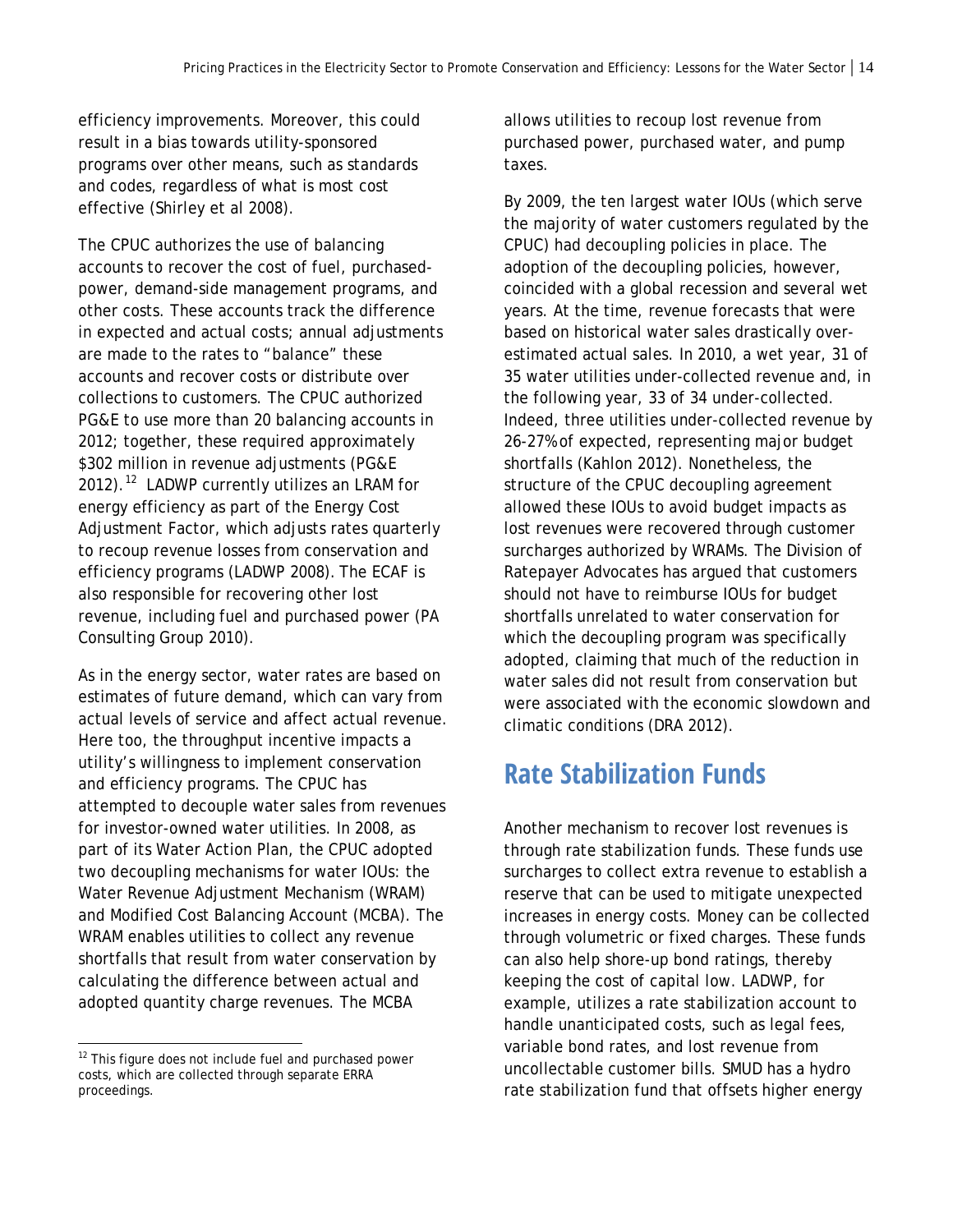costs during dry years when less hydropower is available.

Rate stabilization funds must be carefully structured in order to be effective. The utility should establish clear policies about how and when the funds will be used and create a process for regular review so that the fund does not overor under-collect from ratepayers. Some customers have criticized because they perceive rate increases as unfair or unnecessary when the utility maintains a large reserve. Another issue is that rate stabilization funds, if used regularly to mitigate increases in customer rates, can preserve rates that do not fully recoup revenue, and can ultimately result in much larger rate changes.

While rate stabilization funds have been used in the water sector, the methods used to implement them could be improved. The Board and utility staff are not always provided with specific policies or guidance on how rate stabilization funds are to be set up or operated. A ratestabilization reserve fund policy would state how the fund should be managed, for instance, to limit rate increases associated with the construction of new water supply infrastructure. Setting quantitative targets for when to withdraw reserve funds and how to apply them can establish clear expectations for their use and avoid potential customer concerns over the existence of such a reserve. Examples of water utilities with clear financial policies to guide rate stabilization fund use are provided in the Need to Know: Water Rates series brief on *[Conservation](http://www.pacinst.org/wp-content/uploads/2013/01/water-rates-conservation_and_revenue_stability.pdf)  [and Revenue Stability](http://www.pacinst.org/wp-content/uploads/2013/01/water-rates-conservation_and_revenue_stability.pdf)*.

#### <span id="page-21-0"></span>**Straight Fixed-Variable (SFV) Pricing**

Some have suggested using straight-fixed variable pricing as a means to recover costs and promote revenue stability. Straight fixed-variable (SFV) pricing imposes a fixed charge on customers to recover all of the fixed costs. An SFV rate design allows utilities to reliably recover all costs that do not vary with sales. While IOUs in California generally have some charges that are fixed, they are not permitted to collect all of their fixed costs through these charges under the current rate structures. Instead, all IOUs and many POUs in California collect revenue through charges that are almost entirely variable. However, SDG&E is proposing to collect more revenue through fixed charges for some customers (SDG&E 2012).

SFV rates, however, have several shortcomings that would apply to both water and energy utilities. First, SFV will disproportionally increase costs for small users that use less than the average amount of energy or water. Moreover, SFV distributes the cost of peaking capacity such that rates are not set according to how customers impact costs. Additionally, conversion from a volumetric to a SFV rate design could weaken the strength of the conservation price signal to customers (National Action Plan for Energy Efficiency 2007; Shirley et al. 2008). Indeed, any rate structure must take into account a variety of societal objectives, including: sending a conservation signal, distributing costs equitably, and being easy to understand. While SFV rates may stabilize revenue, they do little to respond to these other socially-defined priorities.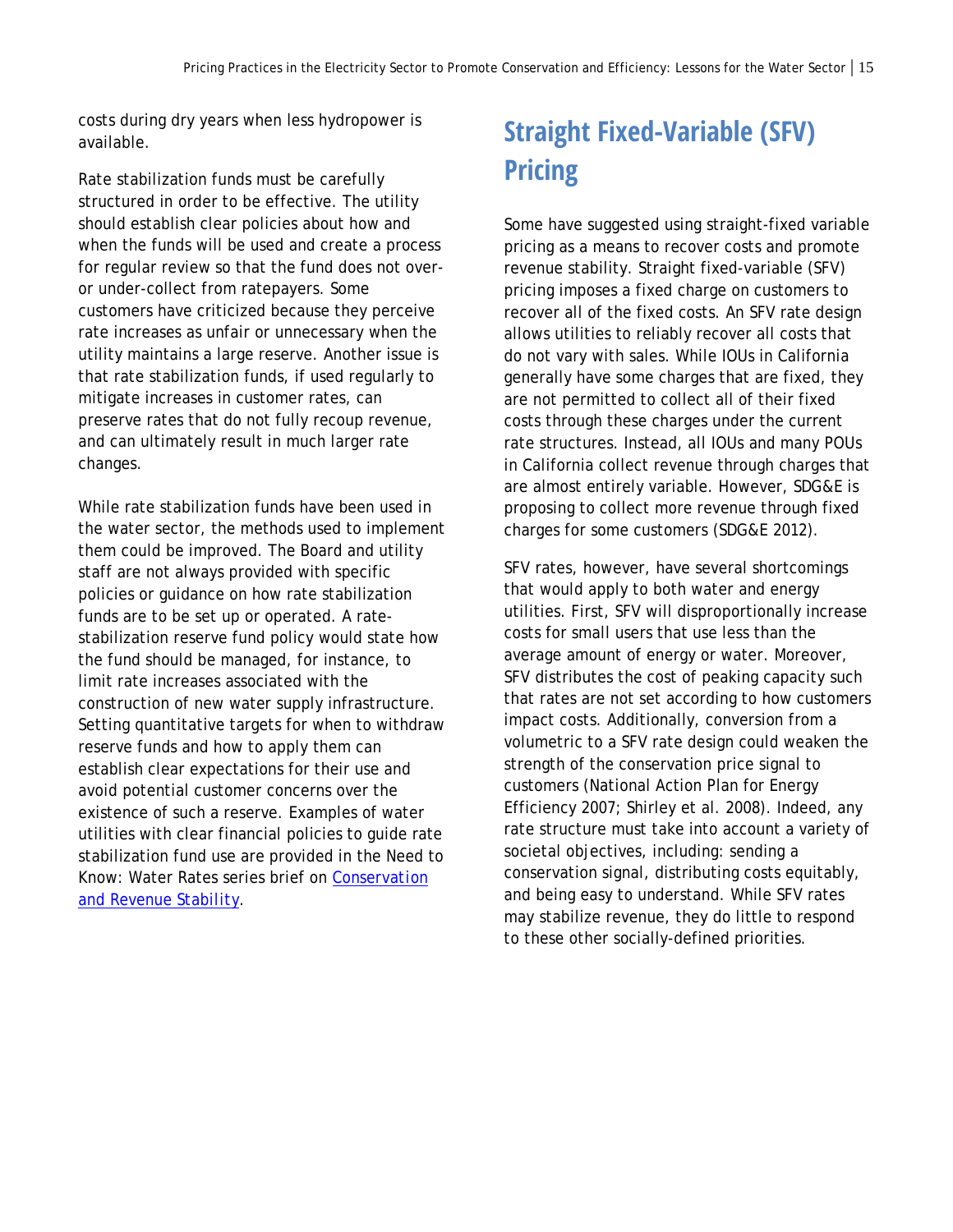# <span id="page-22-0"></span>**5** Conclusions

California's energy sector has implemented many pricing policies that seek to balance a commitment to energy conservation with utility financial health. In this paper we reviewed marginal, tiered, and time-variant pricing, as well as different methods for lost revenue recovery. For water service providers, there are important lessons to be learned. While there are important differences between the water and energy sectors, there is a number of promising electricity pricing practices that could be implemented, or further implemented, in the water sector.

Some of the electricity pricing practices that have contributed to conservation while also maintaining financial stability include: time variant pricing such as seasonal rates, along with innovative tools such as demand response contracts; and lost revenue recovery mechanisms such as rate stabilization funds. Some of these practices are already common in the water sector (e.g., tiered rates), some are becoming more wide-spread (e.g., seasonal rates, rate stabilization funds), while others have not been widely applied to water (e.g., demand response contracts and the calculation of an inherent commodity cost for water in the utility's revenue requirement). In the case of marginal cost pricing, there is little known about the extent of adoption in the water sector as there is no single, standard approach to marginal cost pricing or reporting.

Over the coming years, California water utilities are required to reduce per capita water demand by 20% (see Senate Bill x7-7: The Water Conservation Act of 2009). Thus, the "new normal" or an era of declining demand and rising costs is a trend that is likely to continue. Both water and energy utilities are coping with similar financial challenges related to demand reductions and stand to benefit from a greater exchange of information and lessons learned.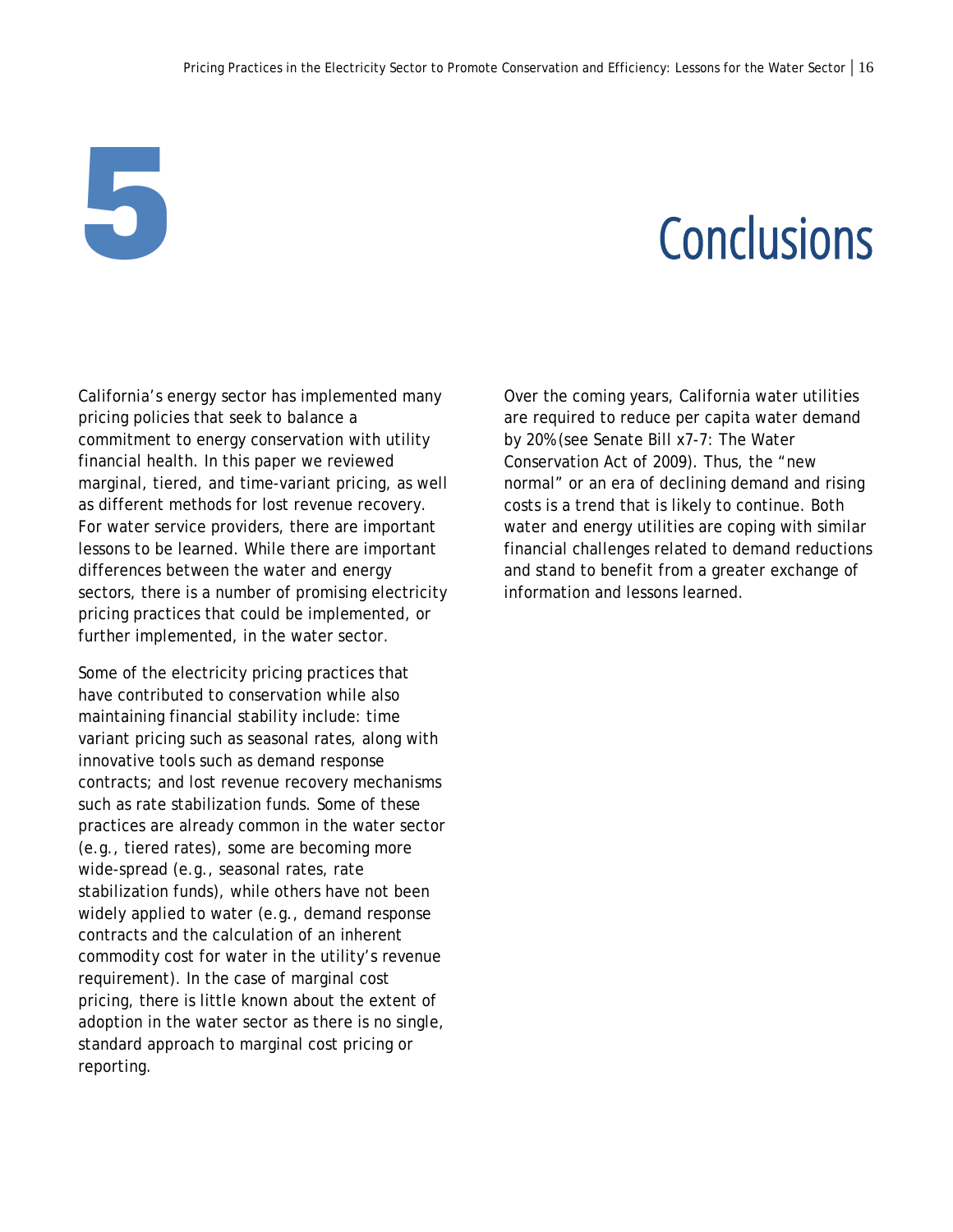### References

<span id="page-23-0"></span>American Water Works Association (AWWA). (2000). M1 Manual: Principles of Water Rates, Fees, and Charges. Denver, CO: AWWA.

Black & Veatch. (1991, 2006). California Water Charge Survey.

Braithwait, Steven, Dan Hansen, and Michael O'Sheasy. (2007). Retail Electricity Pricing and Rate Design in Evolving Markets. Edison Electric Institute.

California Energy Commission (CEC). (2013). Utility Energy Supply Plans from 2013. California Electricity Statistics & Data. <http://energyalmanac.ca.gov/electricity/>

California Public Utilities Commission (CPUC). (n.d.). CPUC Decision & Review

Process. [http://www.cpuc.ca.gov/puc/energy/environ](http://www.cpuc.ca.gov/puc/energy/environment/current+projects/montebello/review+process.htm) [ment/current+projects/montebello/review+process.ht](http://www.cpuc.ca.gov/puc/energy/environment/current+projects/montebello/review+process.htm) [m](http://www.cpuc.ca.gov/puc/energy/environment/current+projects/montebello/review+process.htm)

California Public Utilities Commission (CPUC). (2010). Regulatory Responsibilities of the California Public Utilities Commission.

CPUC. 2012. D. 12-04-045

California Public Utilities Commission (CPUC). (2013a). Electric and Gas Utility Cost Report – Public Utilities Code Section 747 Report to the Governor and Legislature. April.

California Public Utilities Commission (CPUC). (2013b). Registered Electric Service Providers. Updated on September 6, 2013. [https://ia.cpuc.ca.gov/esp\\_lists/esp\\_udc.htm](https://ia.cpuc.ca.gov/esp_lists/esp_udc.htm)

California Public Utilities Commission (CPUC). (2013c). Public Utilities Code Section 748 Report to the Governor and Legislature on Actions to Limit Utility Cost and Rate Increases. June.

Celebi, M. and P.Q. Hanser. (2010). Marginal Cost Analysis in Evolving Power Markets: The Foundation of Innovative Pricing, Energy Efficiency Programs, and Net Metering Rates. The Brattle Group, Energy: Current Topics in Energy Markets and Regulation, Issue 2.

Congressional Budget Office (CBO). (2001). Causes and Lessons of the California Electricity Crisis.

Denver Water. (2008). 2009-2011 Cost-of-Service Water Rate Study Narrative Report. [http://www.denverwater.org/docs/assets/15D](http://www.denverwater.org/docs/assets/15DE06DE-F54B-B124-CCD82F14E44084CD/2009_rate_study1.pdf) [E06DE-F54B-B124-](http://www.denverwater.org/docs/assets/15DE06DE-F54B-B124-CCD82F14E44084CD/2009_rate_study1.pdf) [CCD82F14E44084CD/2009\\_rate\\_study1.pdf](http://www.denverwater.org/docs/assets/15DE06DE-F54B-B124-CCD82F14E44084CD/2009_rate_study1.pdf)

Division of Ratepayer Advocated (DRA). (2012). Supplemental Testimony on WRAM/MCBA Golden State Water Company - Test Year 2013 and Escalation Years 2014 and 2015. Application 11-07-017

Donnelly, Kristina and Juliet Christian-Smith. (2013). An Overview of the "New Normal" and Water Rate Basics. Oakland, CA: Pacific Institute.

Dyballa, C. (2013). Water and Energy Utilities: Improving Collaboration. Presentation at Energy and Water Conference 2013: Integrated Solutions for Advancing Technology and Management, May 6 – 9.

East Bay Municipal Utility District (EBMUD). (2009) EBMUD Adopts Two-Year Budget and Rates: Amidst financial struggles, EBMUD's Board approves 7.5% increases for each of next two years. [http://www.ebmud.com/sites/default/files/pdf](http://www.ebmud.com/sites/default/files/pdfs/EBMUD%20Budget%20and%20Rates%2007-01-09.pdf) [s/EBMUD%20Budget%20and%20Rates%2007-01-09.pdf](http://www.ebmud.com/sites/default/files/pdfs/EBMUD%20Budget%20and%20Rates%2007-01-09.pdf)

Electricity Consumers Resource Council (ELCON). (2007). Revenue Decoupling: A Policy Brief of the Electricity Consumers Resource Council. [http://www.elcon.org/Documents/Publicatio](http://www.elcon.org/Documents/Publications/3-1RevenueDecoupling.PDF) [ns/3-1RevenueDecoupling.PDF](http://www.elcon.org/Documents/Publications/3-1RevenueDecoupling.PDF)

Faruqui, Ahmad and Ryan Hledik. (2007). The State of Demand Response in California. Prepared for the California Energy Commission by the Brattle Group. CEC-200-2007-003-D.

Gleick, P., D. Haasz, C. Henges-Jeck, V. Srinivasan, G. Wolff, K. Kao Cushing, and A. Mann. (2003). Waste Not, Want Not: The Potential for Urban Water Conservation in California. Oakland, CA: Pacific Institute.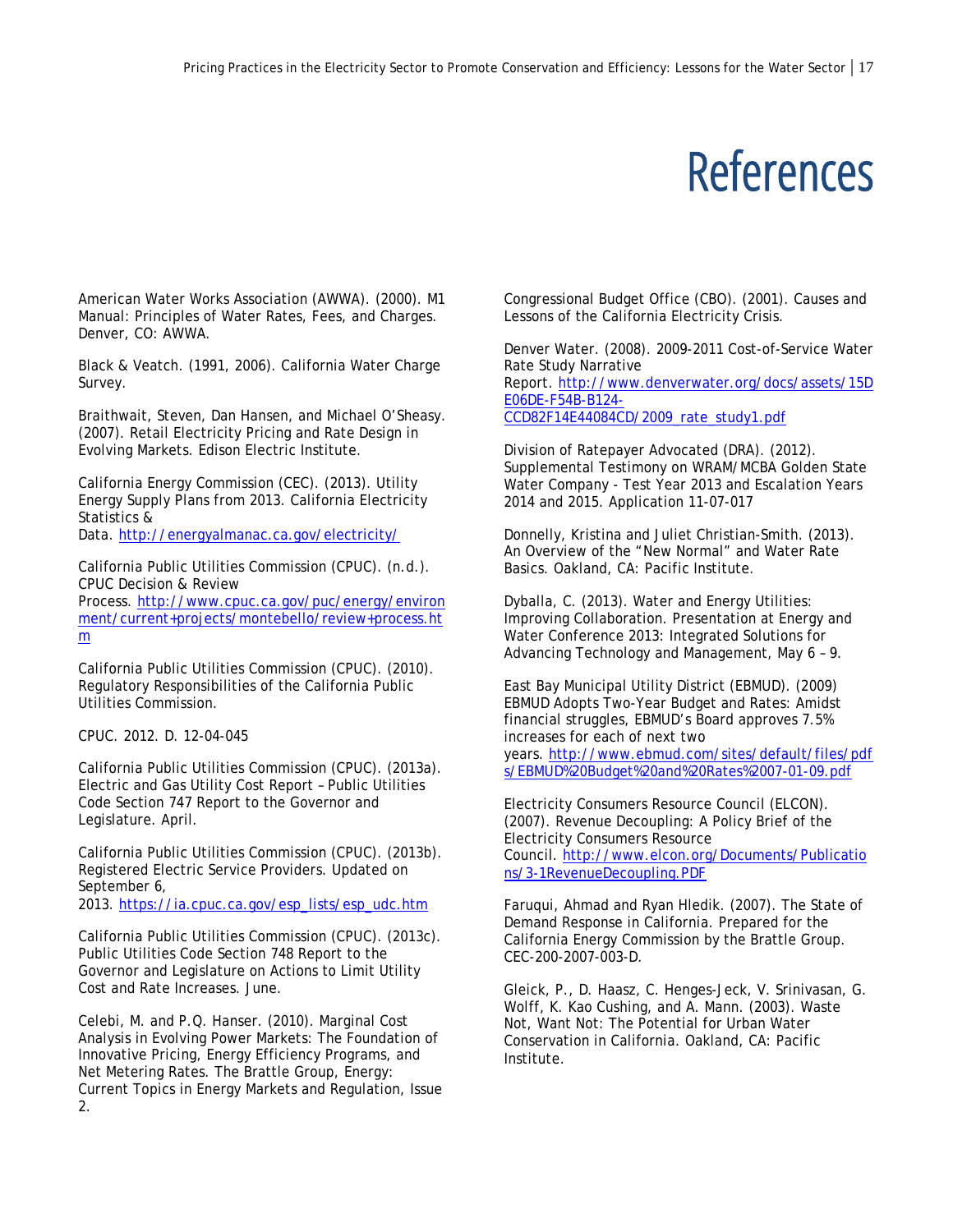Joskow, Paul L., and Catherine D. Wolfram. 2012. "Dynamic Pricing of Electricity." American Economic Review, 102(3): 381-85.

Kahlon, Rami. (2012). Personal Communication with the Director, Division of Water and Audits at California Public Utilities Commission.

Kihm, Richard. (2009). When revenue decoupling will work… and when it wont. The Electricity Journal, 22(8), 19-28.

Kushler, Marty, Dan York, and Patti Witte. (2006). Aligning Utility Interests with Energy Efficiency Objectives: A Review of Recent Efforts at Decoupling and Performance Initiatives. Research Report U061.

Levin, Robert D. (2012). Time-Variant Pricing: Time-of-Use vs. Critical Peak Pricing. Center for Research in Regulated Industries, 2012 Western Conference in Monterey, CA.

Los Angeles Department of Water and Power (LADWP). (2008). Finances & Reports, Electric Rates. General Provisions. [https://www.ladwp.com/ladwp/faces/lad](https://www.ladwp.com/ladwp/faces/ladwp/aboutus/a-financesandreports/a-fr-electricrates/a-fr-er-generalprovisions?_adf.ctrl-state=18eshh2jwu_17&_afrLoop=397892106978000) [wp/aboutus/a-financesandreports/a-fr-electricrates/a](https://www.ladwp.com/ladwp/faces/ladwp/aboutus/a-financesandreports/a-fr-electricrates/a-fr-er-generalprovisions?_adf.ctrl-state=18eshh2jwu_17&_afrLoop=397892106978000)[fr-er-generalprovisions?\\_adf.ctrl](https://www.ladwp.com/ladwp/faces/ladwp/aboutus/a-financesandreports/a-fr-electricrates/a-fr-er-generalprovisions?_adf.ctrl-state=18eshh2jwu_17&_afrLoop=397892106978000)[state=18eshh2jwu\\_17&\\_afrLoop=397892106978000](https://www.ladwp.com/ladwp/faces/ladwp/aboutus/a-financesandreports/a-fr-electricrates/a-fr-er-generalprovisions?_adf.ctrl-state=18eshh2jwu_17&_afrLoop=397892106978000)

Los Angeles Department of Water and Power (LADWP). (2012). Power System Rate Proposal FY 12/13 and FY 13/14, Summary and Supporting Information Prepared for the Office of Public Accountability/Ratepayer Advocate. [http://www.reliablewaterandpower.org/upl](http://www.reliablewaterandpower.org/uploads/3/7/7/0/3770006/ladwp_power_system_rates_proposal.pdf) [oads/3/7/7/0/3770006/ladwp\\_power\\_system\\_rates\\_pr](http://www.reliablewaterandpower.org/uploads/3/7/7/0/3770006/ladwp_power_system_rates_proposal.pdf) [oposal.pdf](http://www.reliablewaterandpower.org/uploads/3/7/7/0/3770006/ladwp_power_system_rates_proposal.pdf)

Legislative Analyst's Office (LAO). (1996). Understanding Proposition 218. http://www.lao.ca.gov/1996/120196\_prop\_218/under standing\_prop218\_1296.html

Metropolitan Water District of Southern California (Metropolitan). 2013. Adopted Water Rates and Charges. [http://www.mwdh2o.com/mwdh2o/pages/fi](http://www.mwdh2o.com/mwdh2o/pages/finance/finance_03.html#Anchor-Water-49278) [nance/finance\\_03.html#Anchor-Water-49278](http://www.mwdh2o.com/mwdh2o/pages/finance/finance_03.html#Anchor-Water-49278)

National Action Plan for Energy Efficiency. (2007). Aligning Utility Incentives with Investment in Energy Efficiency. Prepared by Val R. Jensen, ICF International. [www.epa.gov/eeactionplan](http://www.epa.gov/eeactionplan)

North American Power Producers (NAPP). (2010). "Customer highlight: Orange County Water District." [http://www.nappartners.com/skin/frontend](http://www.nappartners.com/skin/frontend/napp/napp/pdfs/NAPP_OCWD_Customer_Highlight_05-10-10.pdf) [/napp/napp/pdfs/NAPP\\_OCWD\\_Customer\\_Highlight\\_05](http://www.nappartners.com/skin/frontend/napp/napp/pdfs/NAPP_OCWD_Customer_Highlight_05-10-10.pdf) [-10-10.pdf](http://www.nappartners.com/skin/frontend/napp/napp/pdfs/NAPP_OCWD_Customer_Highlight_05-10-10.pdf)

The National Association of Regulatory Utility Commissioners (NARUC). (2007). Decoupling For Electric & Gas Utilities: Frequently Asked Questions. [http://www.epa.gov/statelocalclimate/doc](http://www.epa.gov/statelocalclimate/documents/pdf/supp_mat_decoupling_elec_gas_utilities.pdf) [uments/pdf/supp\\_mat\\_decoupling\\_elec\\_gas\\_utilities.p](http://www.epa.gov/statelocalclimate/documents/pdf/supp_mat_decoupling_elec_gas_utilities.pdf) [df](http://www.epa.gov/statelocalclimate/documents/pdf/supp_mat_decoupling_elec_gas_utilities.pdf)

PA Consulting Group. (2010). City of Los Angeles Independent Fiscal Review of the Los Angeles Department of Water and Power Energy Cost Adjustment Factor (ECAF) and Residential Rate Design proposals February 25,

2010. [http://www.lachamber.com/clientuploads/EWE](http://www.lachamber.com/clientuploads/EWE_committee/LACITYP_009075.pdf) [\\_committee/LACITYP\\_009075.pdf](http://www.lachamber.com/clientuploads/EWE_committee/LACITYP_009075.pdf)

PA Consulting Group. (2012). Los Angeles Department of Water and Power, Power System Financial Review and Rate Restructuring Analysis, Prepared for the Office of Public Accountability (OPA), Chief Legislative Analyst and the City Administrative Officer (CAO) of the City of Los

Angeles. [http://www.dwpreform.lacity.org/documents](http://www.dwpreform.lacity.org/documents/CostReductionReport20120823.pdf) [/CostReductionReport20120823.pdf](http://www.dwpreform.lacity.org/documents/CostReductionReport20120823.pdf)

Pacific Gas And Electric Company (PG&E). (2012). Annual Report of Pacific Gas and Electric Company to the Public Utilities Commission of the State of California For the Year Ended December 31, 2012. Volume No. 1 (Form 1). [https://www.pge.com/regulation/FERC-](https://www.pge.com/regulation/FERC-Form1/form1-2012.pdf)[Form1/form1-2012.pdf](https://www.pge.com/regulation/FERC-Form1/form1-2012.pdf)

Pacific Gas and Electric Company (PG&E). (2013a). 2014 General Rate Case Phase II, Exhibit No. PG&E-2. Volume 1, Marginal Costs.

Pacific Gas and Electric Company (PG&E). (2013b). 2014 General Rate Case Phase II, Exhibit No. PG&E-1, Volume 1, Revenue Allocation And Rate Design.

Pacific Gas and Electric Company (PG&E). (2013c). Electric Schedule E-1 Sheet 1, Residential Services. Advice Letter No: 4212-E. Effective May 1, 2013.

Pacific Gas and Electric Company (PG&E). (2013d). Aggregator Managed Portfolio (AMP). [http://www.pge.com/mybusiness/energysaving](http://www.pge.com/mybusiness/energysavingsrebates/demandresponse/amp/) [srebates/demandresponse/amp/](http://www.pge.com/mybusiness/energysavingsrebates/demandresponse/amp/)

Pacific Institute. (2013). Water rates: water demand forecasting. Need to Know factsheet. http://www.pacinst.org/wpcontent/uploads/2013/01/water\_rates\_water\_demand \_forecasting.pdf

Sacramento Utility District (SMUD). (2013). General Manager's Report and Recommendation on Rates and Services. Volume 1. [https://www.smud.org/en/about-](https://www.smud.org/en/about-smud/company-information/document-library/documents/2013-GM-Rate-Report-Vol-1.pdf)